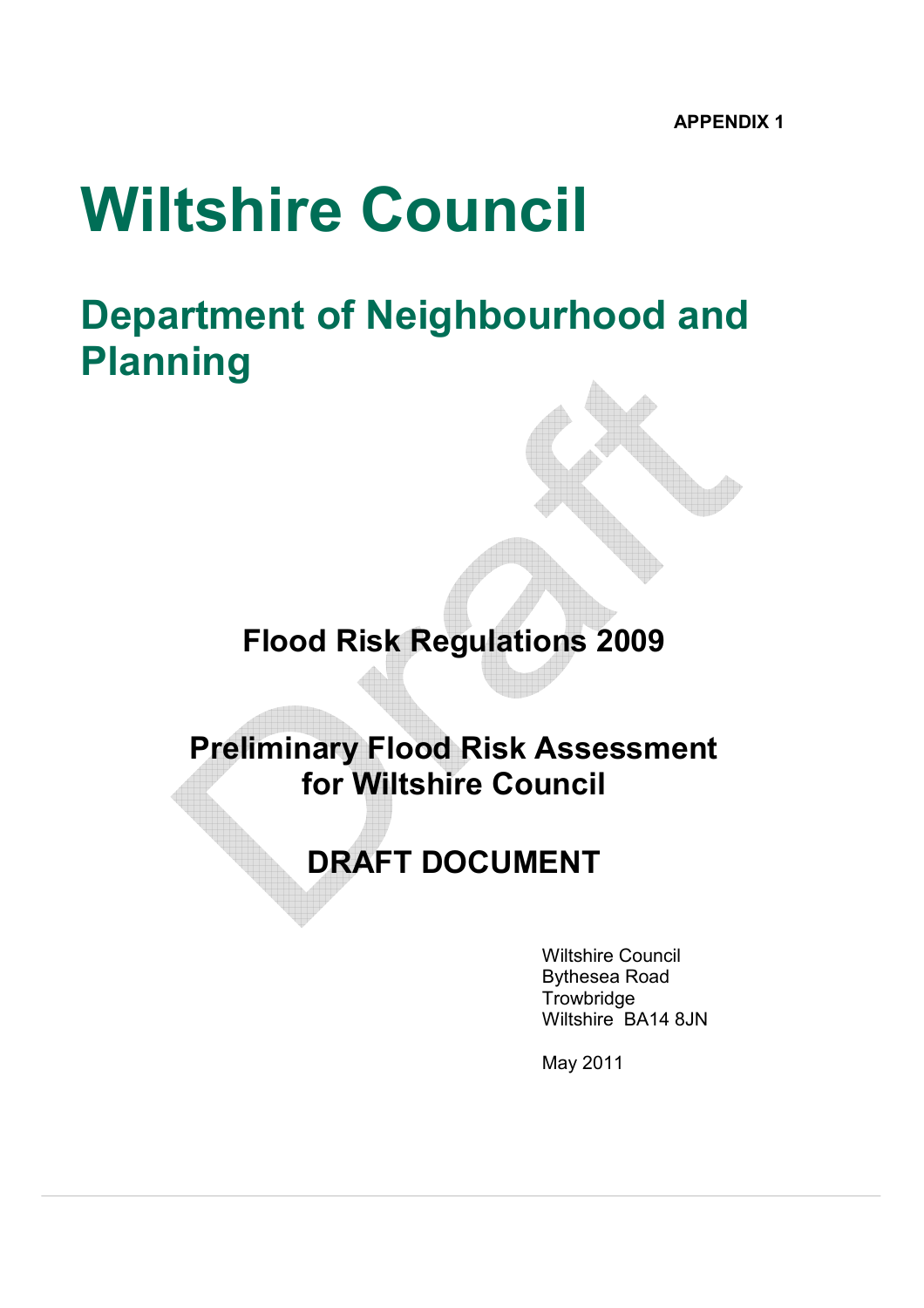#### Executive Summary

This report has been prepared by Wiltshire Council as part its requirements under the Flood Risk Regulations (2009) and to enable the council to meet its duties in managing local flood risk.

Wiltshire Council is defined as the Lead Local Flood Authority (LLFA) under the Regulations, and is a large unitary authority covering the county of Wiltshire.

The Preliminary Flood Risk Assessment (PFRA) provides a high level view of flood risk from local sources which include groundwater, surface water, ordinary watercourses and canals. As the LLFA the council are required to submit their PRFA to the Environment Agency for review by  $22<sup>nd</sup>$  June  $2011$ . The methodology for producing this report has been based on the Environment Agency's Final Guidance and Defra's Guidance on selecting Flood Risk Areas published in December 2010.

The national methodology used by the Environment Agency has been set out by Defra to identify Flood Risk Areas (FRA's) across England. There are ten indicative FRA's identified nationally, but none of these are located within the Wiltshire Council administrative area.

The regulations require two subsequent key stages within an identified FRA, which are to prepare flood risk hazard maps and flood risk maps, and then to prepare flood risk management plans.

Wiltshire has no significant flood risk areas as defined in accordance with the regulations and published guidance, and therefore the subsequent stages will not be required.

In order to develop the understanding of flood risk within Wiltshire, flood risk data, and historic records of flooding were collected from local and national data including the Environment Agency, stakeholder partners, and other risk management authorities.

This information will help the council develop proposals to reduce flood risk and improve the resilience of local communities.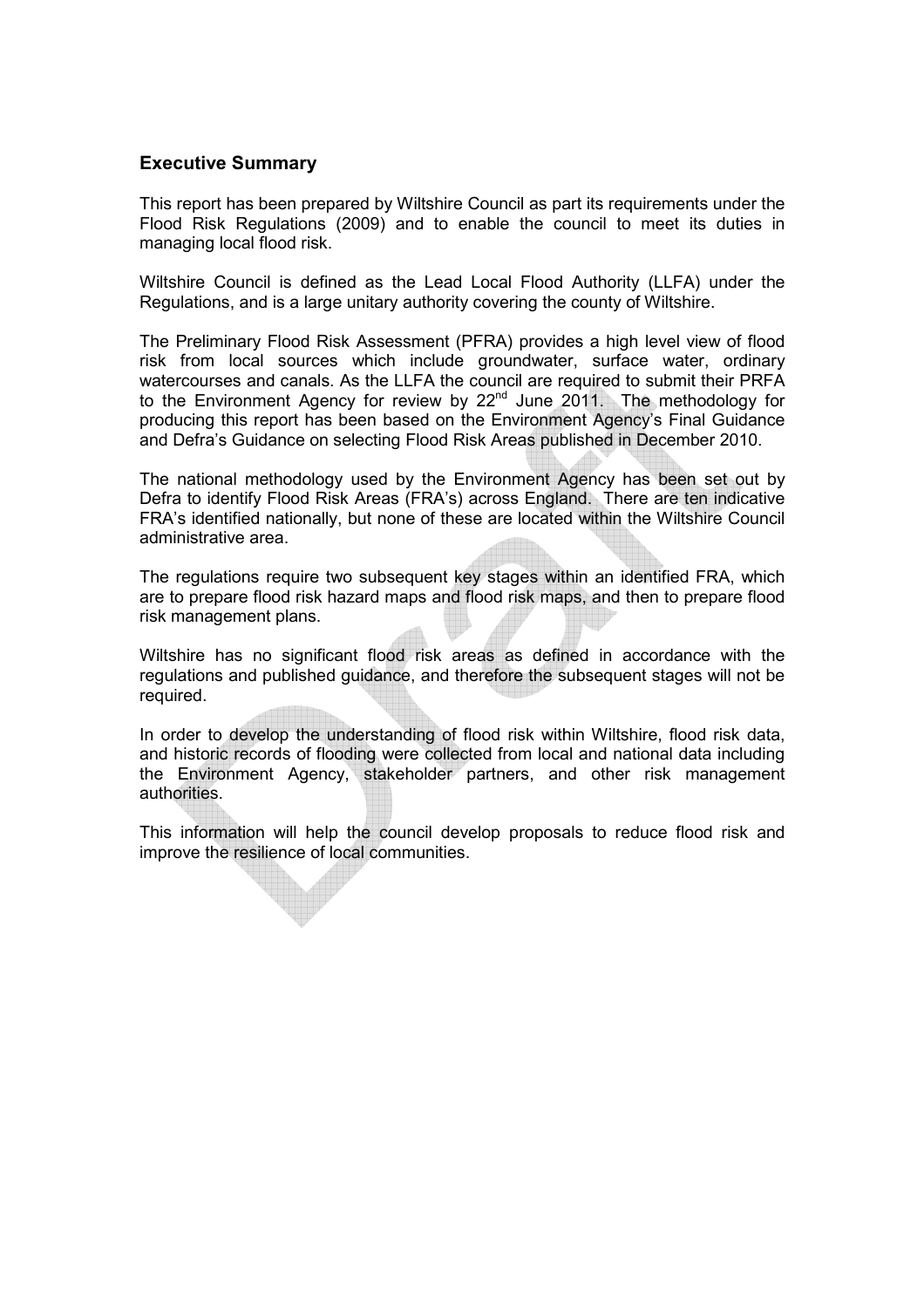#### Table of Contents

Abbreviations Executive Summary Introduction Scope Aims and objectives Key objectives Study area Geology within Wiltshire Other Studies River catchments within the study area Lead Local Flood Authority Responsibilities **Introduction**  Co-ordination of Flood Risk Management Flood Risk Management Governance Structure Other responsibilities Methodology and data review Approach and methodology Information held by Wiltshire Council Flood Reporting Strategic Flood Risk Assessment Wiltshire Core Strategy Town & Parish Data Information held by stakeholder partners Wiltshire Fire & Rescue Canal Trust FWAG & Natural England Wessex, Thames & South West Water MoD Town & Parish Councils Highways Agency & Network Rail National data Public data Data limitations Inconsistent Recording Systems Incomplete datasets Records of consequences of flooding Data storage Past Flood Risk Significant harmful consequences Past Flooding in Wiltshire Significant harmful consequences of historical flooding Future Flood Risk Future flood risk in Wiltshire Locally agreed surface water information Future floods and possible consequences Impacts of Climate Change UKCP09 Appraisal guidance Long term developments Identification of Flood Risk Areas Next Steps **Appendices** References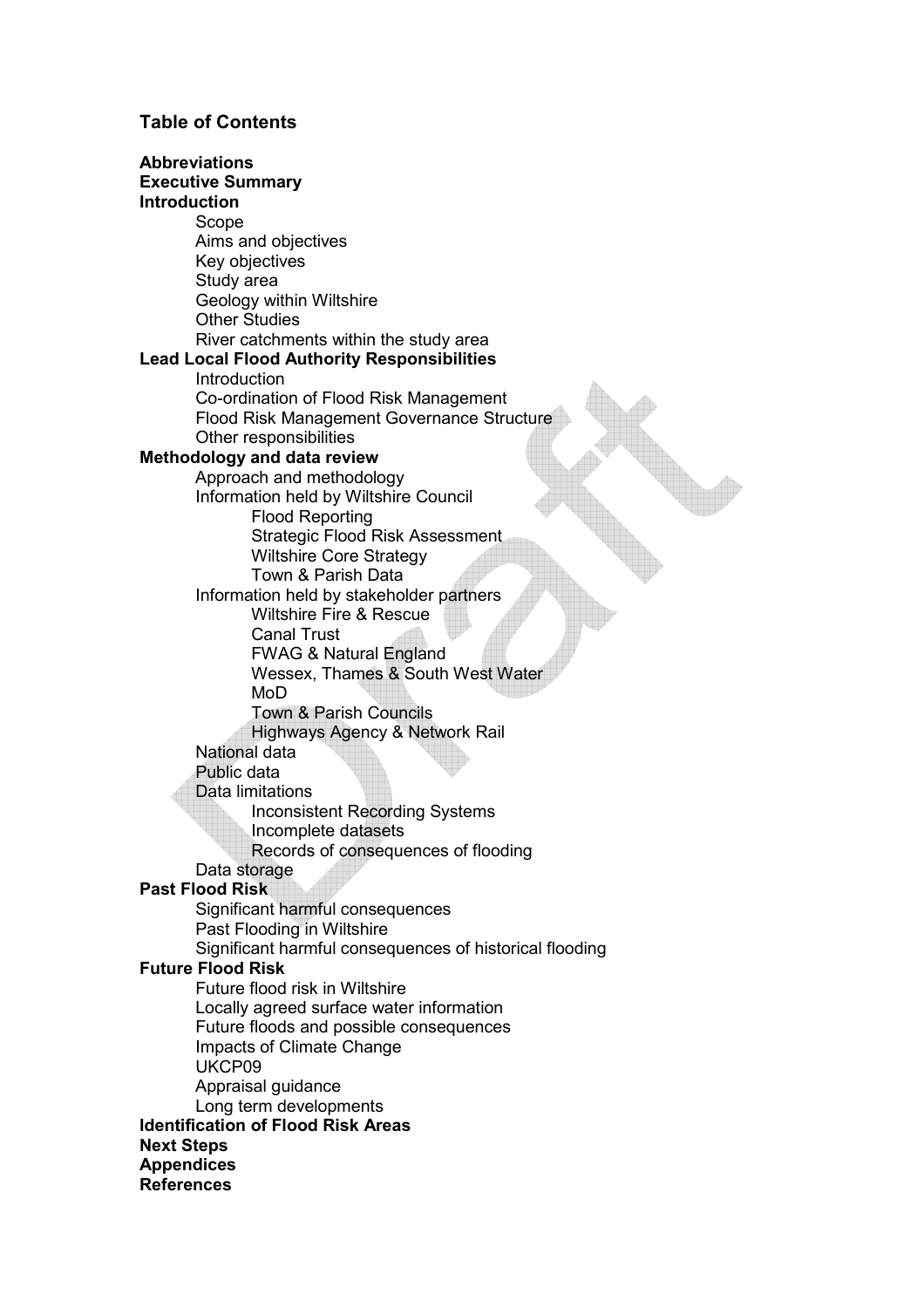#### Preliminary Flood Risk Assessment for Wiltshire Council

#### Introduction

#### Scope

Wiltshire council has carried out and an initial screening exercise of historic records and future flood risk within the county to determine the locations at serious risk of flooding. The analysis included consideration of localised flooding from surface water, ordinary watercourses, canals, groundwater and other sources, such as lakes and reservoirs. Flood risk from main rivers, the sea or large raised reservoirs are the responsibility of the Environment Agency and is not considered in this report.

Information on historic floods is limited both in scope and detail. The information available has been used in the assessment to identify flooding which is locally significant.

Wiltshire Council requested information from all local town and parish councils in order to understand the flood risk within the county. This information has been used to create a database of flood risk events, which will be updated regularly and used to assess flood risk to communities.

Wiltshire Council works closely with the town and parish councils, the Environment Agency, water companies and other utilities and agencies to understand the risks and implication of flooding. There have been two Operational Flood Working Groups (OFWG) established in the county to manage local flood risk.

This Preliminary Flood Risk Assessment (PFRA) has been prepared to provide a high level view of flood risk from local sources which includes groundwater, surface water, ordinary watercourses and canals. The methodology for producing this report has been based on the Environment Agency's PFRA Final Guidance and Defra's Guidance on Selecting Flood Risk Areas published in December 2010.

#### Aims & objectives

This report has been prepared by Wiltshire Council as part its requirements under the Flood Risk Regulations (2009) to enable them to meet their duties in managing local flood risk.

The PRFA is a high level exercise to identify areas where the risk of groundwater and surface water flooding is significant and requires further investigation.

The objective of Wiltshire's PFRA is to assess local flood risk across the study area, which is defined as being the administrative boundary of Wiltshire, and to consider historical and possible future consequences of flooding.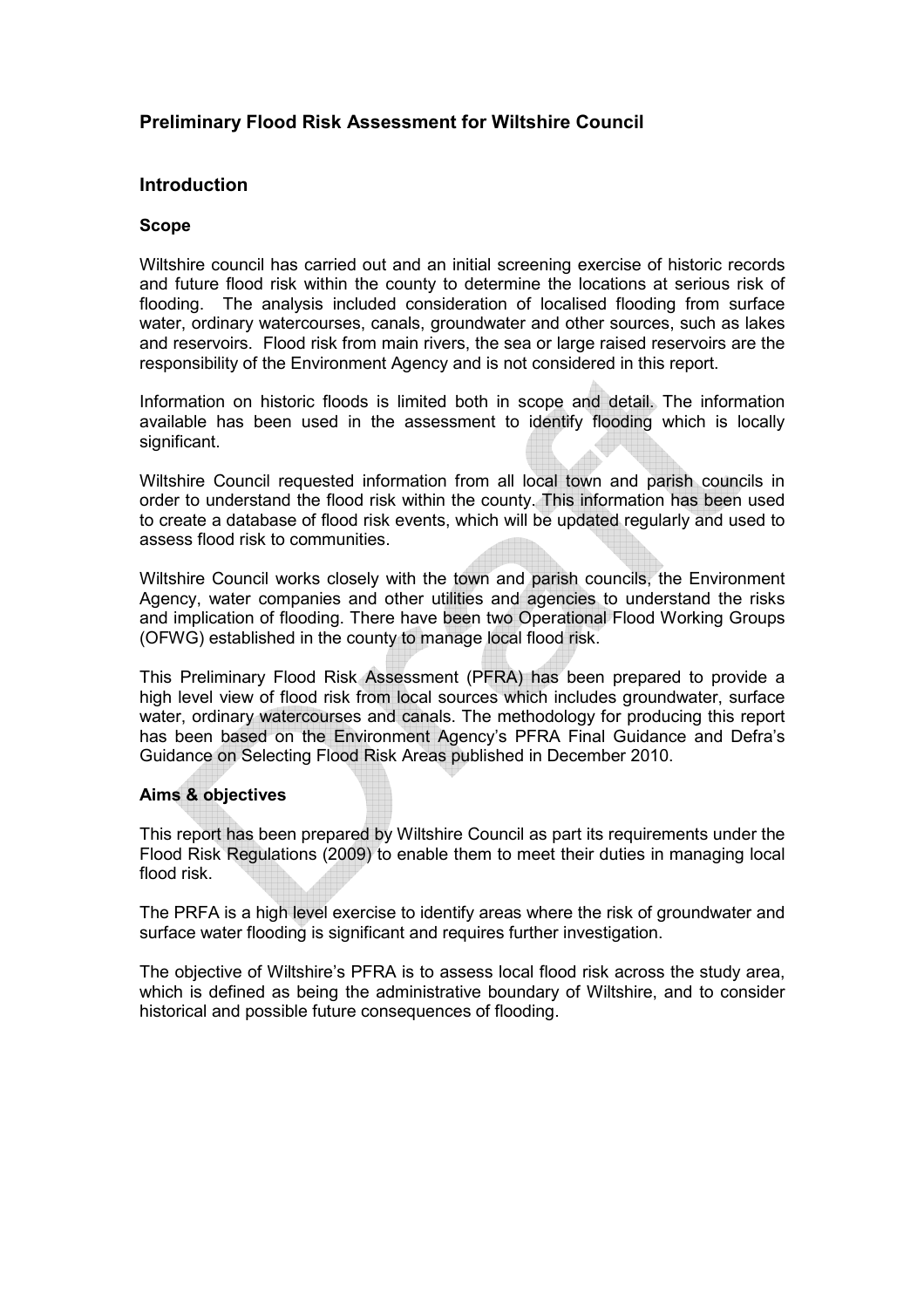#### Key objectives

The key objectives are:

- Assessment of past floods. This involves consideration of past floods which have had harmful consequences for human health, economic activity or the environment.
- Assessment of future floods. Consideration of the possible harmful effects of potential future flooding, taking into account topography, geology, watercourses, floodplains, population and economic centres.
- Identification of 'Flood Risk Areas'. The identification of 'Flood Risk Areas' where there is considered to be those areas most significantly at risk of flooding nationally, taking into account the 'indicative flood risk areas' prepared by the Environment Agency.
- Preliminary Assessment Report. The preparation of a report containing the above information which will be sent to the Environment Agency for review and publication.

#### Study area

Wiltshire is a predominantly rural county in the south west of England, which is landlocked with no coast. It covers an area of 3.485 square kilometres, and is the  $14<sup>th</sup>$ largest county in England. The population is 613,024 based on the 2001 census, with an average density of 178 inhabitants per sq kilometre.

There are 230,000 dwellings in the county which are mainly in the principal settlements of:

| <b>Community</b> | <b>Population</b> | <b>Community</b>        | <b>Population</b> |
|------------------|-------------------|-------------------------|-------------------|
| Amesbury         | 8,907             | <b>Bradford on Avon</b> | 9,326             |
| Calne            | 13,606            | Chippenham              | 28,065            |
| Corsham          | 10,780            | Cricklade               | 4,132             |
| <b>Devizes</b>   | 11,296            | Ludgershall             | 3,775             |
| Malmesbury       | 4,631             | Marlborough             | 8,009             |
| Melksham         | 21,000            | Mere                    | 2,633             |
| Salisbury        | 39,726            | Tidworth                | 9.500             |
| Tisbury          | 2,056             | Trowbridge              | 28,163            |
| Warminster       | 17,379            | Westbury                | 11,1379           |
| Wilton           | 3,873             | <b>Wootton Bassett</b>  | 11,043            |

Wiltshire has been a unitary authority since  $1<sup>st</sup>$  April 2009, when the former Wiltshire County Council and the four District Councils of West Wiltshire, North Wiltshire, Kennet and Salisbury were combined to form a new unitary authority.

The study area is in the south east and south west regions of the Environment Agency.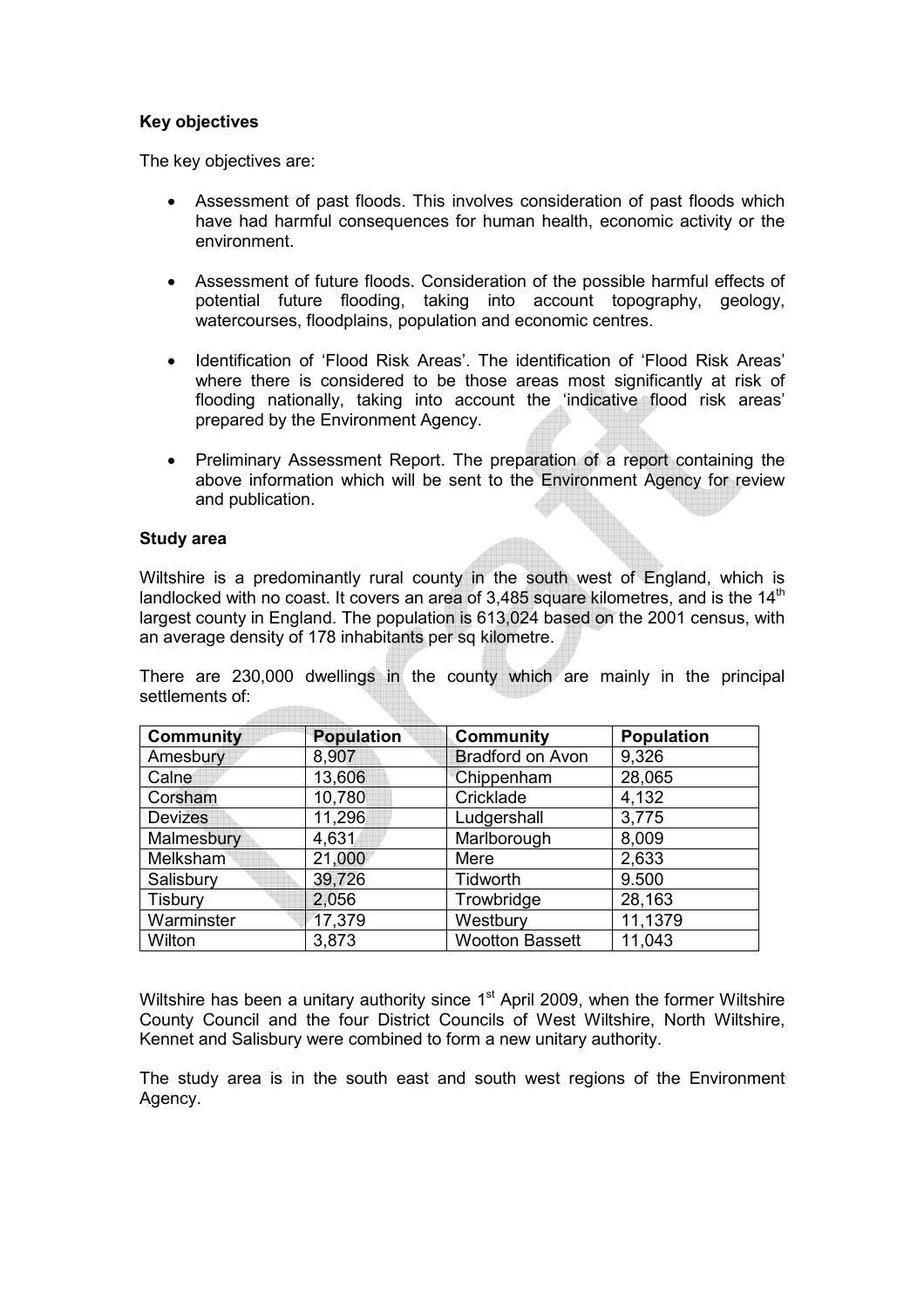#### Geology within Wiltshire

There are two main geological areas that have an influence on flooding in Wiltshire, with each covering approximately half of the county. The northern area is predominately clay, and the southern area is mainly chalk. Each area has different characteristics and different flooding mechanisms can operate.

The clay in the northern half of the county results in potentially high runoff because of the impermeable clay surface, which can often be similar to those experienced in large paved areas. This can give rise to rapid property inundation and flooding in some circumstances.

The southern area is predominately on a chalk aquifer. The aquifers can act as underground reservoirs storing water. When these reservoirs reach capacity groundwater flooding can occur. Overland flow can also occur, filling watercourses and ditches, and property can be affected by water flooding upwards from below ground. When the aquifer's storage capacity is full further rainfall will become surface water runoff, often causing further flooding.

It should be noted that in Wiltshire there can often be combinations of surface water runoff, groundwater flooding and flooding from main rivers.

#### Other studies

Wiltshire Council's Strategic Flood Risk Assessment (SFRA) and the Environment Agency's Catchment Flood Management Plans (CFMPs) indicate that there are areas in Wiltshire which flood regularly but without significant risk to life or property. However, the SFRA and CFMPs identify flooding from rivers as being a risk in the urban areas of Bradford on Avon, Chippenham, Malmesbury, Marlborough, Melksham and Warminster.

#### River catchments within the study area

There are five main river systems within Wiltshire:

The Salisbury Avon, including the Nadder, Wylye, Till, Bourne, Ebble and Nine Mile River tributaries within Wiltshire. This catchment is 96km long and includes most of the south of the county (all of Salisbury and parts of the former West Wiltshire and Kennet District Council area). Much of this system has a typical chalk stream character, with winterbournes in the upper reaches. The Nadder and some of the upper reaches of the Avon are fed from clay catchments and can rise and fall quickly in response to rainfall. Communities within Wiltshire alongside the river include Upavon, Durrington, Amesbury and Salisbury all of which have been affected by flooding in the past to varying degrees.

The Bristol Avon, including the Biss, By, Semington and Brinkworth Brooks and River Marden in Wiltshire. This catchment is 2,308  $km<sup>2</sup>$  and covers the north west of the county (parts of the former District Council areas of North Wiltshire, West Wiltshire and Kennet). It is a typical lowland clay river, sinuous and generally slow moving, flowing through pastoral countryside. Although fed by calcareous water from its tributaries, it flows through impervious clays, leading to silty but good quality water that rises quickly after rainfall. It has rich plant and animal communities and a nationally important coarse fishery. Communities within Wiltshire affected by flooding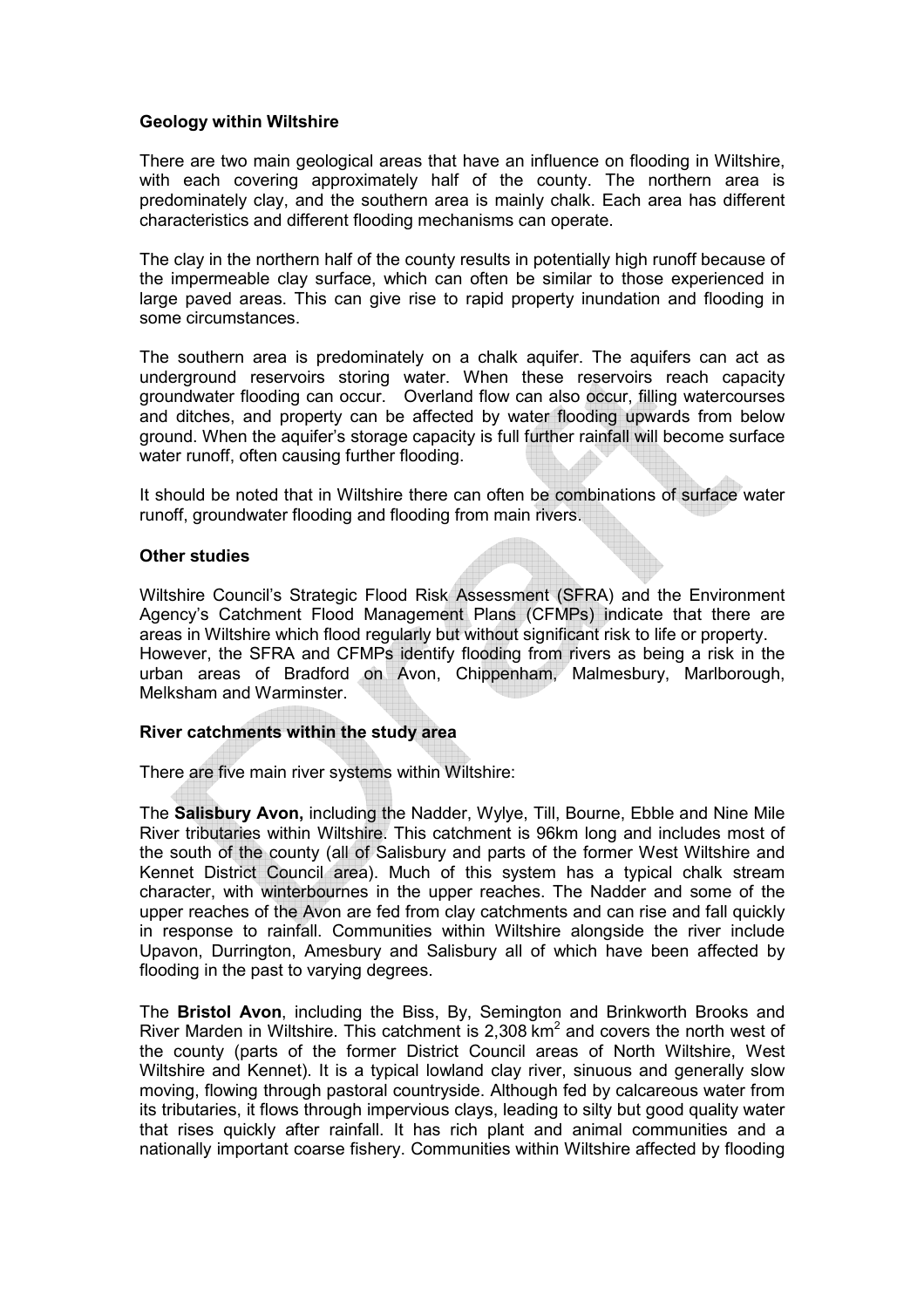from the Bristol Avon include Malmesbury, Chippenham, Melksham and Bradford on Avon.

The Thames, which includes the Upper River Kennet, and the Ray, Cole, Key, Churn, Bydemill Brook, Swill Brook and the Thames within Wiltshire. This catchment is 9,948  $\text{km}^2$  part of which covers the north-east part of the county (including Swindon Borough and parts of former Kennet and North Wiltshire District Council areas). The Kennet within Wiltshire has a typical chalk stream character. The remaining rivers are spring-fed from the Cotswold limestone and are lowland clay rivers influenced by calcareous clays. Although only a small part of the Thames flows through Wiltshire, Cricklade has been badly affected by flooding from this river in recent years.

The River Dun is a very small part of the upper catchment of the Test and lies in the south-east corner of the county. The river has a chalk stream character in Wiltshire. The major settlement affected by flooding from the Dun within Wiltshire is the market town of Marlborough.

Some of the headwaters of the Dorset Stour, the Shreen and Ashfield waters, also rise in the south-west of the county. Its source lies within the Stourhead Estate where it forms part of a series of artificial lakes and reservoirs before flowing south into Dorset.

#### Lead Local Flood Authority responsibility

#### Introduction

Wiltshire council is the LLFA for the county, and the preparation of a PFRA is one of several responsibilities of LLFA's under the new legislation. This section provides a brief overview of other responsibilities which the council is obliged to fulfil in its role as an LLFA.

In his Review of the summer 2007 flooding, Sir Michael Pitt stated that "the role of local authorities should be enhanced so that they take on responsibility for leading the coordination of flood risk management in their areas". This recommendation was taken forward into the Flood Risk Regulations and the Flood and Water Management Act and as the designated LLFA, Wiltshire council is therefore responsible for leading local flood risk management across the county.

The council has established recognised methods of working with local communities through the Area Boards, and with other stakeholders involved in flood risk management through the Operational Flood Working Groups (OFWG).

#### Coordination of flood risk management

Wiltshire as the LLFA has the responsibility to establish effective partnerships with key stakeholders, including the Environment Agency, Wessex, Thames and South West Water, Highways Agency, Network Rail and other stakeholders and risk management authorities.

In order to fulfil this responsibility Wiltshire Council has set up a Flood Risk Management Governance Structure, with the overall governance of flood risk management reviewed by the Overview and Scrutiny Environment Select Committee.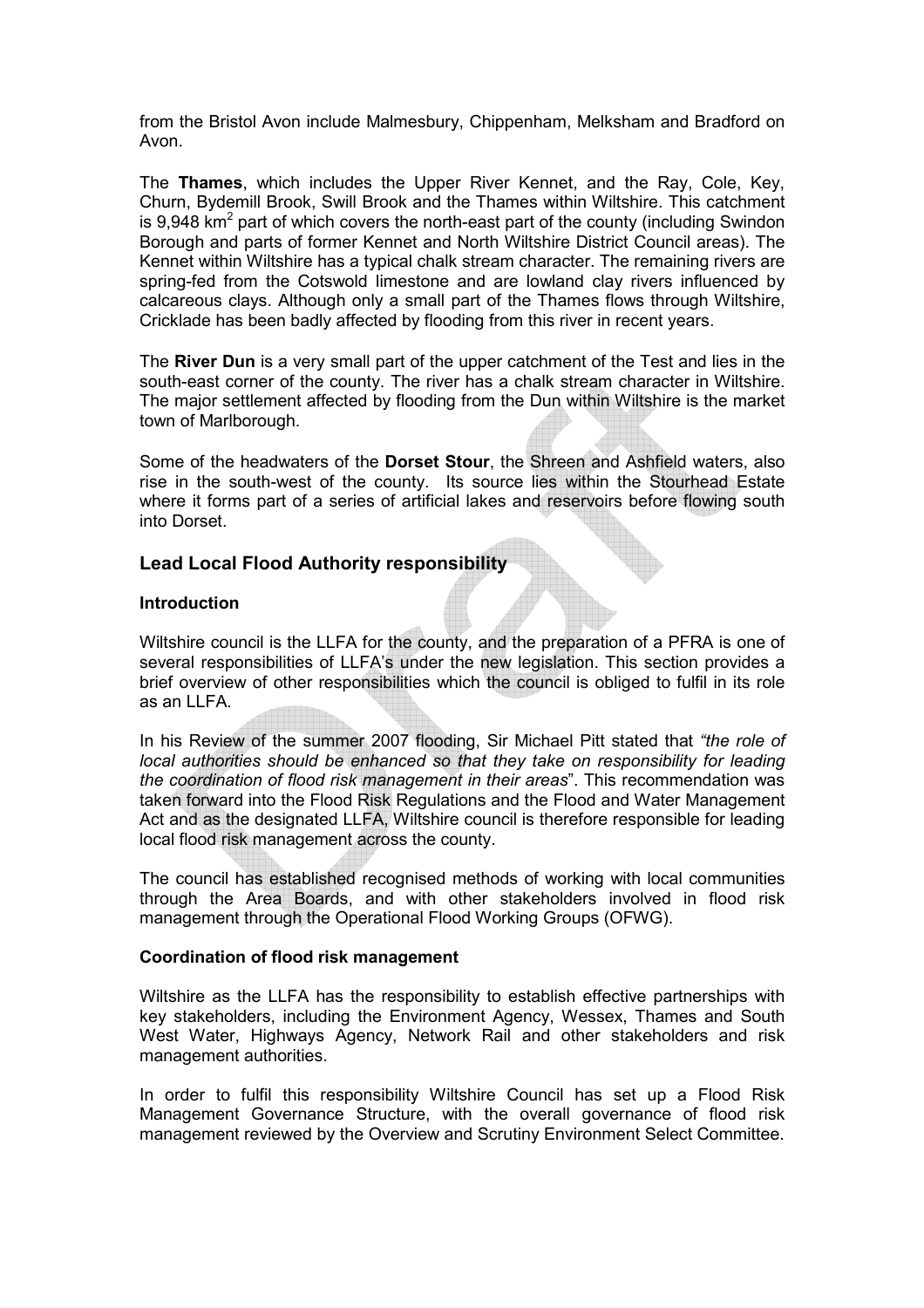Wiltshire council's flood risk management group is chaired by a cabinet member, who works closely with the chairs of OFWG. The council's land drainage team has close links with county's emergency planning officers, and with the local LRF Flooding group.

The OFWG groups (North & South) are chaired by elected members and attended by officers from the council and others. The area of Wiltshire covered by each group is based on the river catchments and broadly aligns with the Environment Agency areas.

Each group generally meets every two months, and is often attended by representatives from the Environment Agency, Network Rail, Wessex Water, Thames Water, South West Water, Highways Agency, MoD and other statutory agencies. Town and Parish Councils are invited to attend and contribute to the meetings in connection with issues in their particular areas.

The council carries out a substantial programme of flood alleviation and drainage improvements with a budget of £500,000 annually in recent years. All drainage schemes carried out throughout the county are considered by OFWG and agreed with the partner organisations in order to prevent duplication and to co-ordinate work. The main benefit of these groups has been the commitment from all involved to remove barriers and promote collaborative working. The groups enable open discussions within a safe environment, and help identify and highlight areas of concern.

The day to day responsibility for dealing with flood and drainage issues in the council lies with the land and highways drainage engineers within the three divisional offices. The area highway engineers, technicians, rights of way wardens and streetscene officers attend highway and land drainage flooding incidents, and can call on specialist assistance from the land drainage team to deal with identified problems. The benefits of combining the highway and land drainage teams in a large unitary authority have become apparent, and will continue to be developed to reduce local flood risk.

Communication with the public is important for the council, and public engagement is managed through the council's 18 Area Boards covering the whole county. The public are encouraged to raise issues with their respective town and parish councils, who bring an issue to the meeting or to attend in person. Relevant issues raised through the area boards are bought to the attention of OFWG or may be directed to the drainage team to address.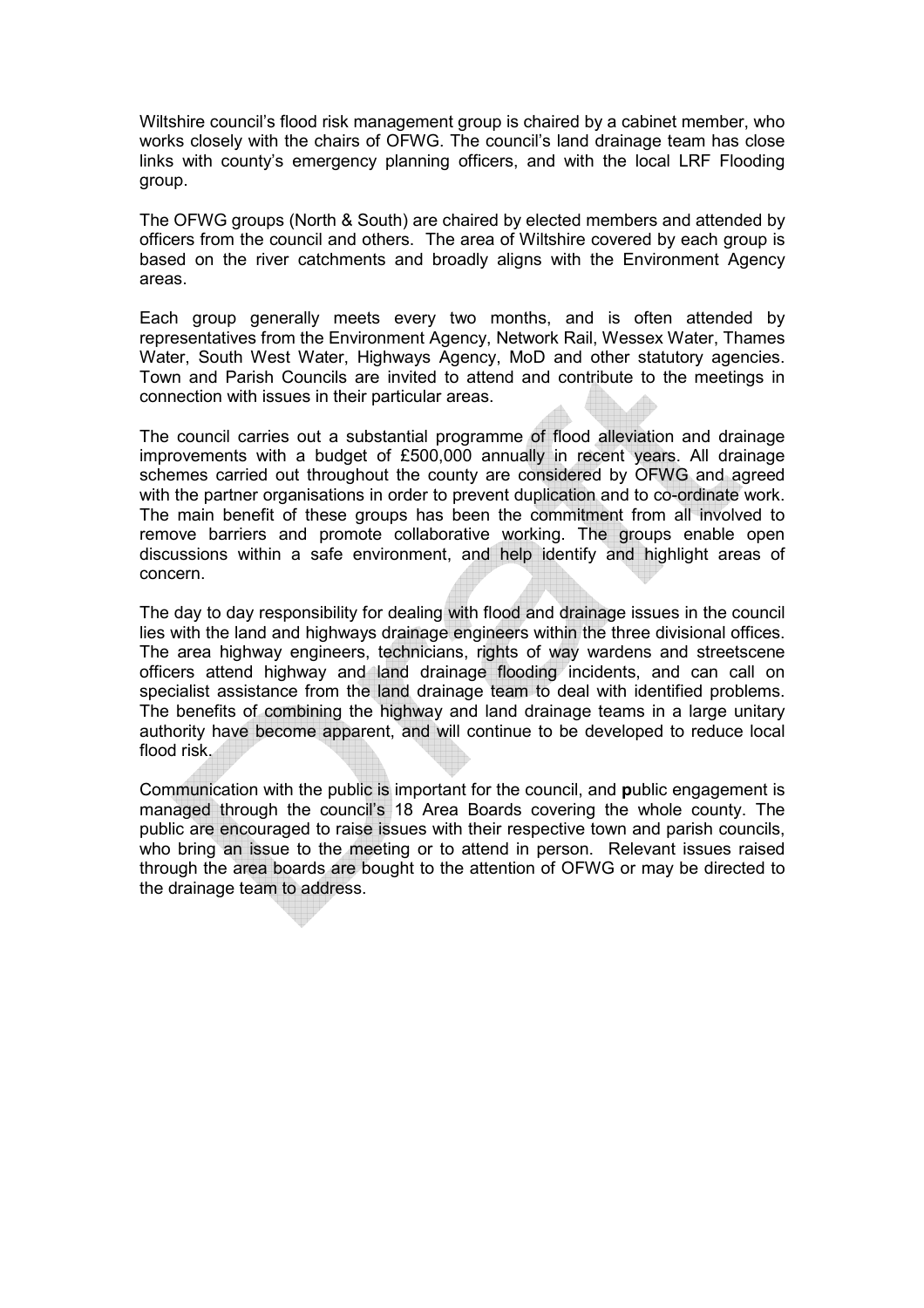### Flood Risk Management Governance Structure within Wiltshire

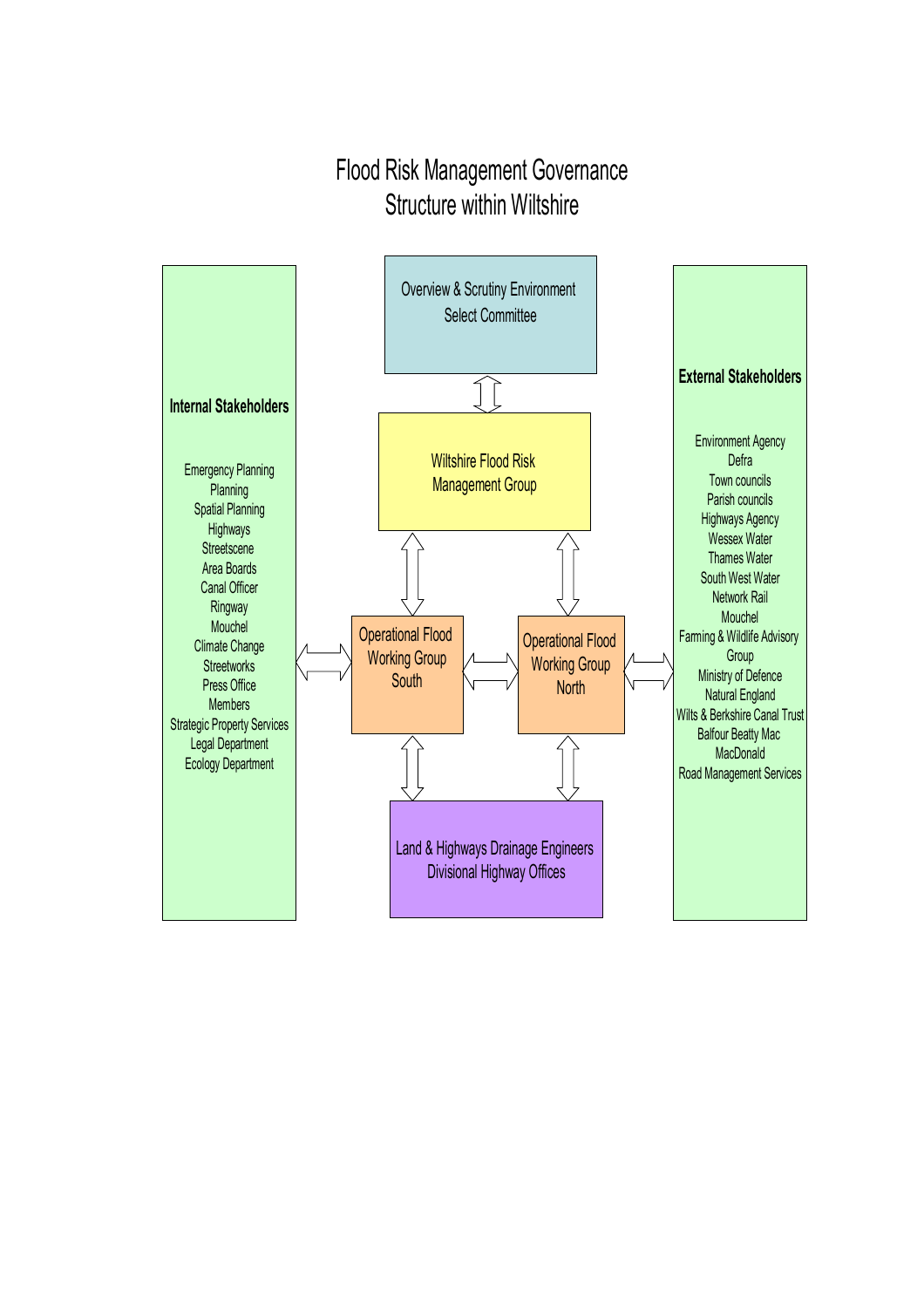#### Other responsibilities

Wiltshire Council is the LLFA for Wiltshire and the council has other responsibilities in connection with the Flood and Water Management Act and Flood Risk regulations, and further responsibilities will be introduced as the relevant legislation is enacted.

These include:-

Development of local strategy for flood risk management - to develop and maintain a local strategy for flood risk management within the county.

Investigating flood incidents - to investigate and record details of significant flooding events within the county, how it was managed and any recommendations for future flooding incidents.

Maintaining an asset register – to maintain a register of structures or features which have an effect on flooding risk which include details of ownership and condition and is available for inspection.

SuDS approval – the SuDs approving body for any new sustainable drainage system and must approve, adopt and maintain any new sustainable drainage schemes.

Designated powers – the power to designate structures and features that affect flooding in order to safeguard assets that are relied upon for flood protection.

The details of the legislation and accompanying guidance will provide more details on the exact role to be undertaken by the council in due course.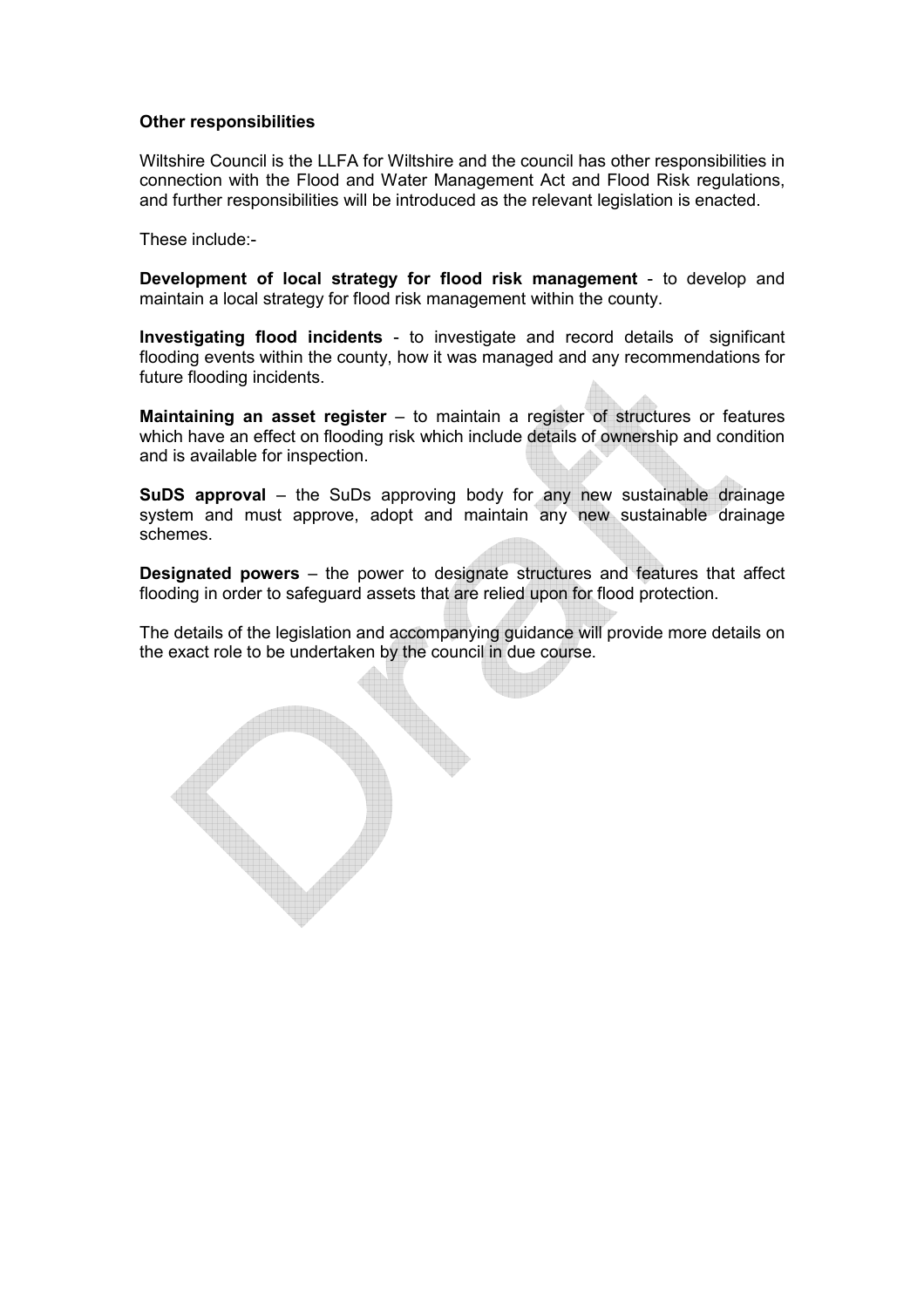#### Methodology and data review for PFRA

#### Approach and methodology

This PFRA has been prepared by Wiltshire Council in consultation with stakeholder partners including Wessex, Thames and South West Water, Highways Agency, Network Rail and Environment Agency. Records of flooding have been collected in order to develop an understanding of flood risk within the county. No new hydraulic modelling or analysis has been undertaken by the council for the report, which is in accordance with published guidelines regarding the regulations.

The objective was to identify the existing and easily obtainable local information which could be used to improve the national understanding of flood risk. Historical records are often difficult to access and do not necessarily contain all the information required. Local parish and town records have mainly been stored in paper format and often require considerable resources to access them. Currently resources are not available to undertake this task, but a project is being developed to consider the feasibility of transferring this data to an electronic format. Information held by stakeholders has been recorded according to their own requirements and do not necessarily reflect those needed by the council.

#### Information held by Wiltshire council

The council hold a variety of records within various departments and teams concerned with recording flooding information.

#### Daily flood reporting spreadsheet

The council ensures that a log is kept of all in and out of hours flooding events for highway and land drainage flooding. The responses to incidents are reviewed regularly by the drainage engineers, and are discussed at the relevant service delivery meetings as appropriate.

This information provides a good record of frequent events. In recent years there have been many incidents involving road flooding, or flooding of individual properties, but no significant flooding incidents affecting large numbers of properties have occurred.

As a unitary authority the council has developed a new reporting form for recording flooding events for use by officers and to meet the council's responsibilities as the LLFA.

#### Strategic flood risk assessment

As the minerals and waste planning authority the council has undertaken a Strategic Flood Risk Assessment (SFRA). This review concentrated on the major flood risks for the county, which are fluvial, surface and groundwater as indicated by the Environment Agency's flood risk zone. It does not contain new information regarding local flood risk.

The council is in the process of preparing its strategic planning policy framework, the cornerstone of which is the Wiltshire core strategy. This document will present policies and proposals to guide the direction of new development across Wiltshire for the period up to 2026.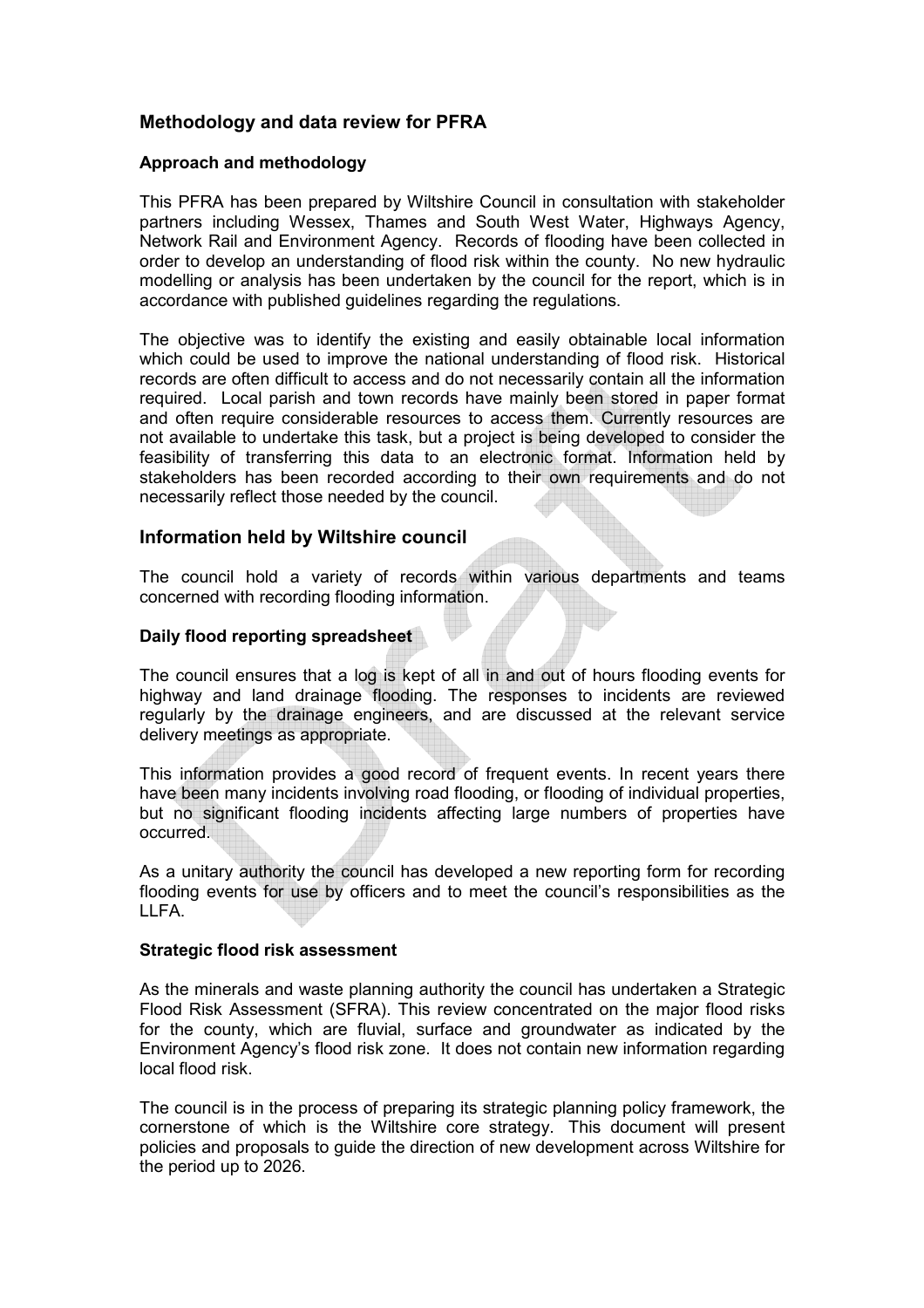#### Wiltshire core strategy

The emerging Wiltshire core strategy, is supported by an evidence base covering a range of social, economic and environmental concerns all underpinned by the rigour of a Strategic Environmental Assessment, Sustainability Appraisal and Habitats Regulations Assessment. One of the fundamental issues covered within the evidence base is the relationship between proposed new development areas and the management of all forms of flood risk.

At a fundamental level, the issue of managing flood risk across Wiltshire reflects the guidance in national policy (PPS25) and best practice locally. In terms of forward planning, a Strategic Flood Risk Assessment (SFRA) has been prepared to help guide strategic decision making through the sequential test approach. This work is being augmented by outputs from our SWMP process in relation to the three key strategic towns of – Trowbridge, Chippenham and Salisbury.

A number of key towns and development areas are known to experience seasonal surface, groundwater or fluvial flooding problems. These include the strategic towns of Chippenham, Trowbridge and Salisbury; as well as the smaller market towns of Marlborough, Warminster, Melksham and Malmesbury. However, the mechanisms that combine to define specific flood issues have not always been easy to characterise. This has led to the Council developing the SFRA and SWMPs to provide more detailed evidence to support the preparation of the Core Strategy. In due course, more detailed work - such as SFRA Level 2 modelling and Water Cycle Studies will be developed to support proposals.

In overall terms, the council is committed to understanding and addressing flood risk. The work associated with preparing the PFRA will help provide an overarching framework for wider initiatives such as – SFRA, SWMPs and securing mechanisms to alleviate flood risk through land-use policies, planning obligations and capital intervention.

The SWMP output is being finalised and will be used to inform the assessment of future flood risk in due course.

#### Town and Parish Council data

The council holds information on flooding and drainage information received from the ex district councils of North Wiltshire, Kennet, Salisbury and West Wiltshire. Much of this information is stored on paper files and a project is underway to transfer this information into an electronic format to allow easier access.

In 2010 the council embarked on a community flooding and drainage information project. All the towns and parishes in Wiltshire were issued a map and questionnaire. They were asked to detail any known flooding or drainage issues, and to identify the possible causes. They were also asked to identify whether the flooding was to land, property, roads or a combination of these. If there had been instances of internal property flooding, they were asked to identify the number of properties affected.

By April 2011 the council had achieved a 74% response rate from the communities, which demonstrated the importance of this issue to them. Other approaches will be made to gather information from those communities who have not yet responded.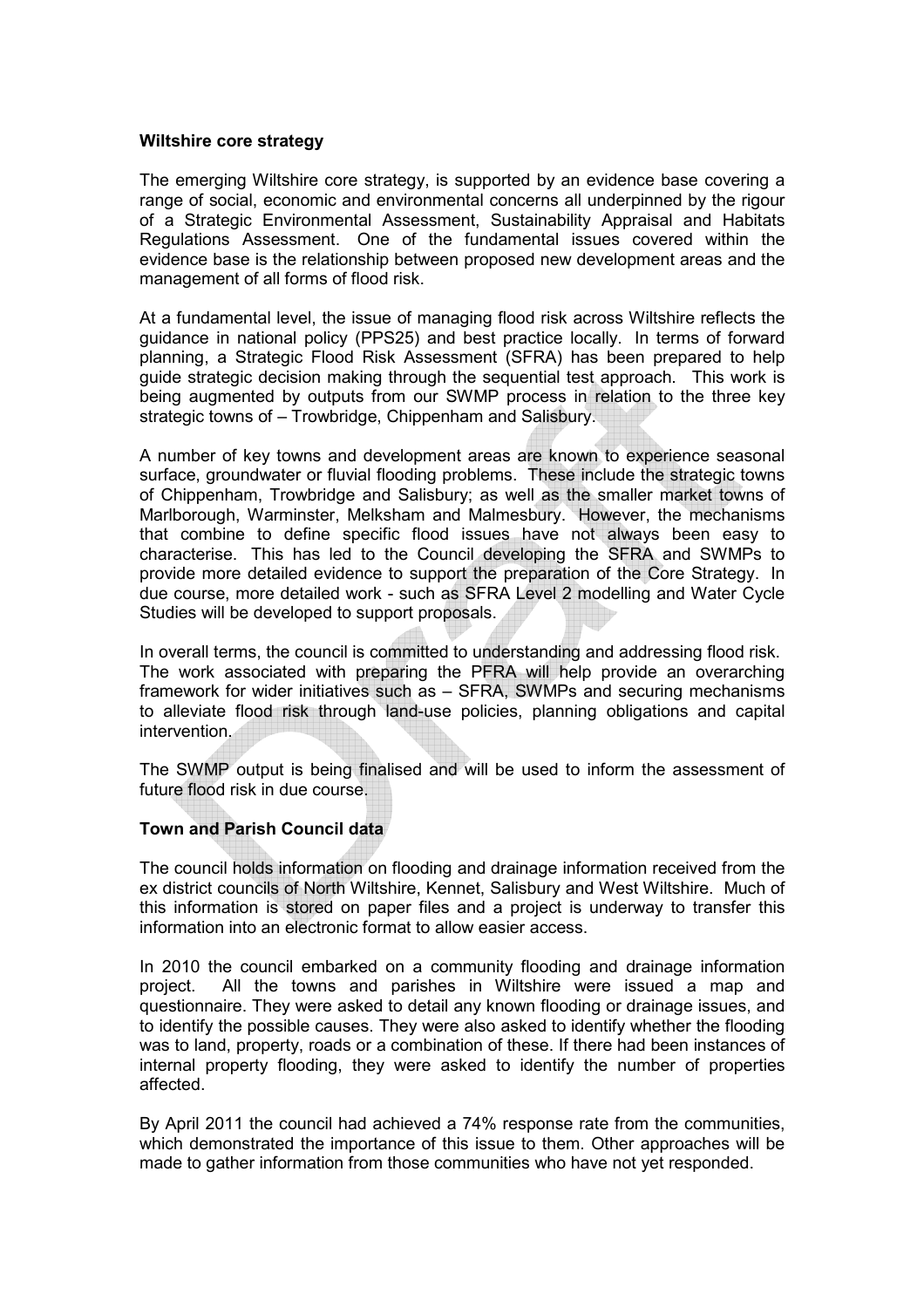Some of the town and parish council now have the ability to prepare and amend their own mapping database, and exchange information with the council's mapping team. They are identifying areas of concern, together with sizes and locations of culverts, ditches and watercourses. Their help in identifying and liaising with landowners can be invaluable.

When installing or upgrading drainage systems, the council through the OFWG actively encourages the communities to participate in the decision making process, and monitor its operation giving feedback when needed.

The information received to date has been transferred onto a town and parish layer within the council's GIS system.

The communities were asked to identify whether the flooding affected land, property, road or combination of these. The chart below illustrates how these communities were affected by flooding. This is the first stage in enabling the council to create a detailed picture of local flooding within the county.



The communities were also asked if any internal property flooding had been experienced, and if so how many properties were affected. Of the 74% of town and parish councils who responded to the questionnaire almost half reported some internal property flooding. A small percentage declined to respond to this question because of concerns about future property insurance.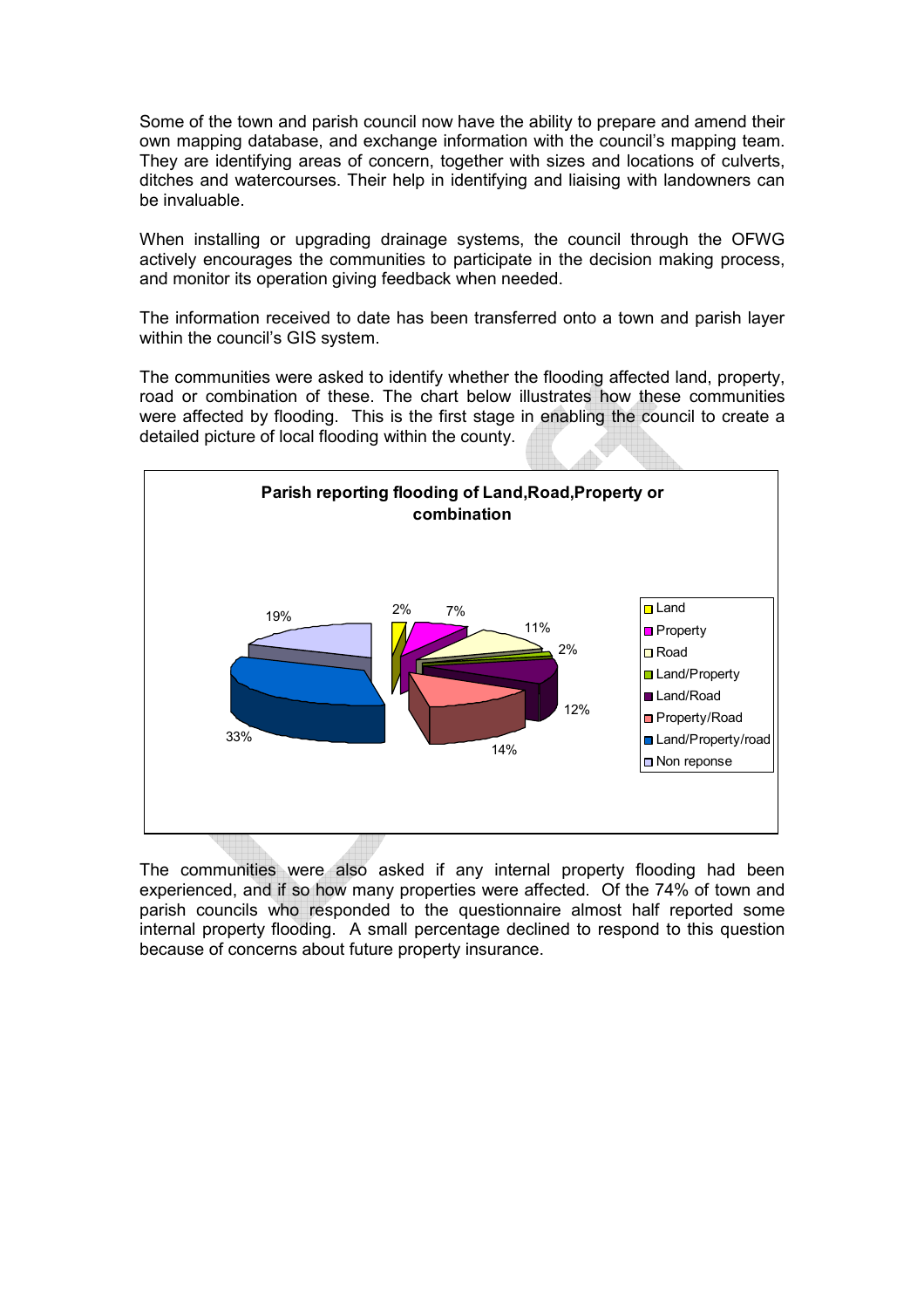

A pilot scheme is being established in the south of the county and the local highways officers will be looking at the responses received from parishes in their locality. They will liaise with the parishes and investigate the reasons for the flooding and consider possible measures to alleviate the issue where appropriate.

The data collected from the town and parish councils is proving helpful in identifying locally significant flooding. Data collected from the town and parish councils has been supplied by third party and therefore its accuracy cannot be guaranteed.

#### Bridges and Structures

The council's bridges are regularly inspected. The Department for Transport has a protocol for managing the risk of scour at bridges BA74/06 and in Wiltshire all of the council's bridges and related structures are assumed to be high risk and are routinely inspected every two years. Following substantial incidents of flooding, structures are inspected for damage. Historical records indicate one instance of damage to a structure in December 2008. All records of bridge inspections are held electronically.

#### Wiltshire Farms – (to be added)

#### Rights of way

The council's Rights of Way team holds large amounts of information on highways and rights of way, many of which cross or are adjacent to watercourses. Strategic and locally important paths are inspected annually to enable any urgent problems to be identified and the necessary rectification work carried out quickly. Issues on ordinary watercourses are reported directly to the drainage team and those involving main rivers are reported to the Environment Agency. Records of rights of way inspections are held electronically.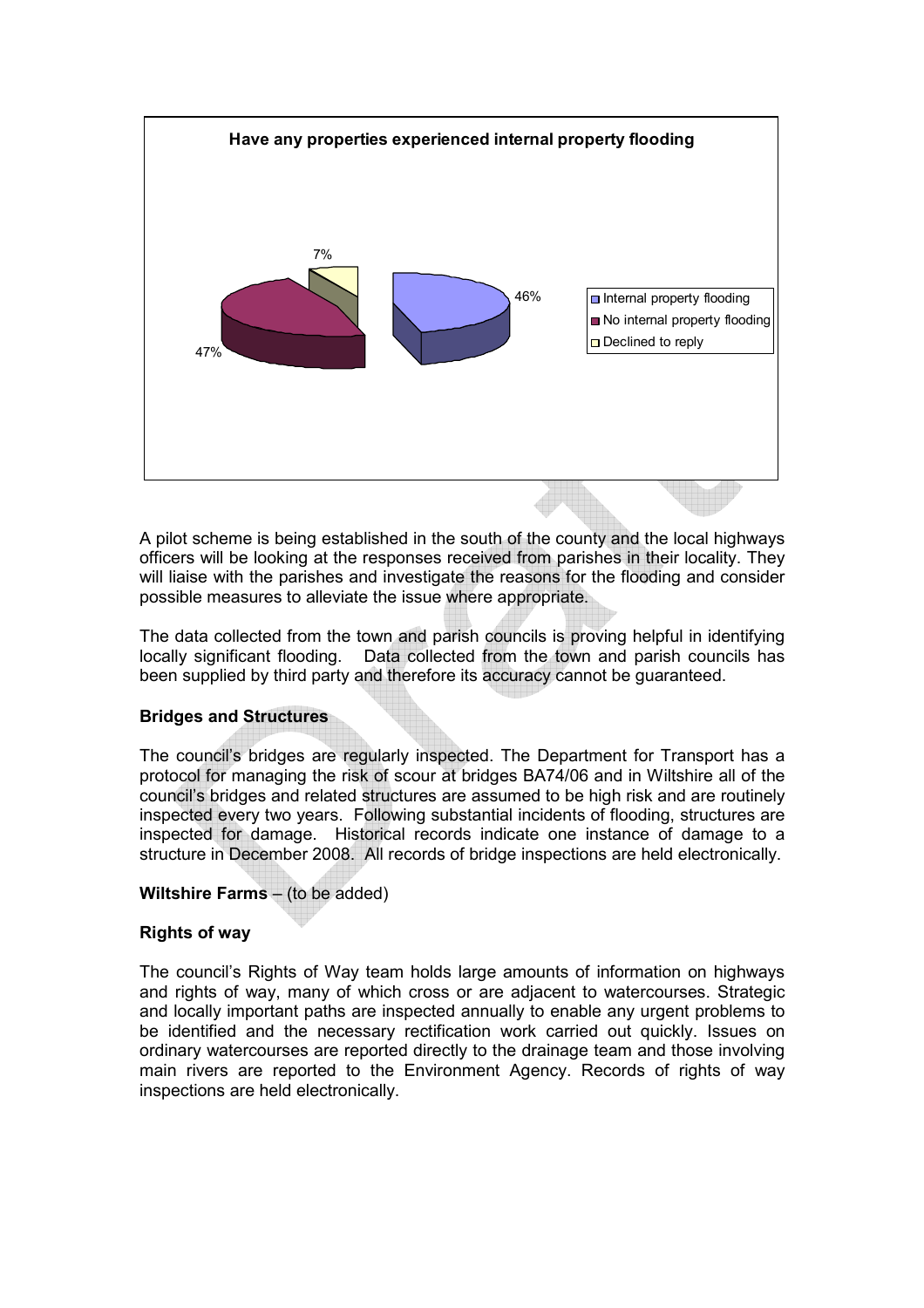#### Information held by Stakeholder partners

Approaches were made to other organisations with an interest in flooding to obtain any relevant information they held regarding flood risk in Wiltshire. The information supplied has been transferred onto a GIS mapping layer

Wiltshire Fire & Rescue Services hold records of flooding incidents in the county. The records for the north and east of the county have been obtained by the council in electronic format for future reference.

Canal Trust – Wiltshire has a number of canals, some of which are disused and being restored. These can act as linear drainage features. The council drainage team are working with the canal trust to incorporate the canals and their storage capacity information in the longer term plans for flood prevention. The canal trust do not hold flooding records, but hold information on the disused canals and have a project for reinstatement of canals throughout Wiltshire. Many sections of the canal have already been restored, with other sections are programmed to be restored over the next few years. In doing this work they are recovering spillways, water courses, and water storage areas which could assist in reducing flood risk by safely transporting the water away from populated areas, or allowing the peak event to subside before the water migrates into watercourses. Any changes to the canals could have flood risk implications, and a close working relationship has been established with the trust.

FWAG & Natural England - Wiltshire Council has started working with the Farming and Wildlife Group (FWAG), Natural England, Environment Agency (EA) and landowners to identify good farming practices to aid in flood prevention. This includes consideration of land usage, directional ploughing and set aside to help with storage capacity to reduce run off rates in conjunction with rural flood defence schemes. Information is held by FWAG on land ownership and landowners who have signed up to stewardship schemes where they undertake written commitments to qualities and farming practice.

Wessex, Thames and Southern Water - Water authorities regularly attend the two OFWGs in order to help identify problem areas and consider opportunities for collaborative working. They have a particular interest as high levels of surface water inundation within foul systems can cause flooding, health hazards, pollution, and risk to safety, properties and ecology. The council has worked with them on many projects and joint ventures within the county. This is includes work on existing assets, proposed schemes and prospective planning applications, where assets can be shared or co-ordinated to reduce maintenance liability. The water authorities hold information on incidents of flooding from public sewers and the DG5 register. They also hold information on surface water systems, culverted watercourses and shared highway drainage systems.

Information held by Thames and Wessex Water has been provided to the council and included in the council's GIS mapping system.

MoD - The Ministry of Defence has a significant land holding within the county and undertakes maintenance as riparian owners. Where there is a shared interest in flooding there is an agreed protocol in place, and liaison takes place with their managing agents.

Town and Parish Councils – From the data collection exercise it is apparent that information held by town and parish councils on local flooding is largely anecdotal,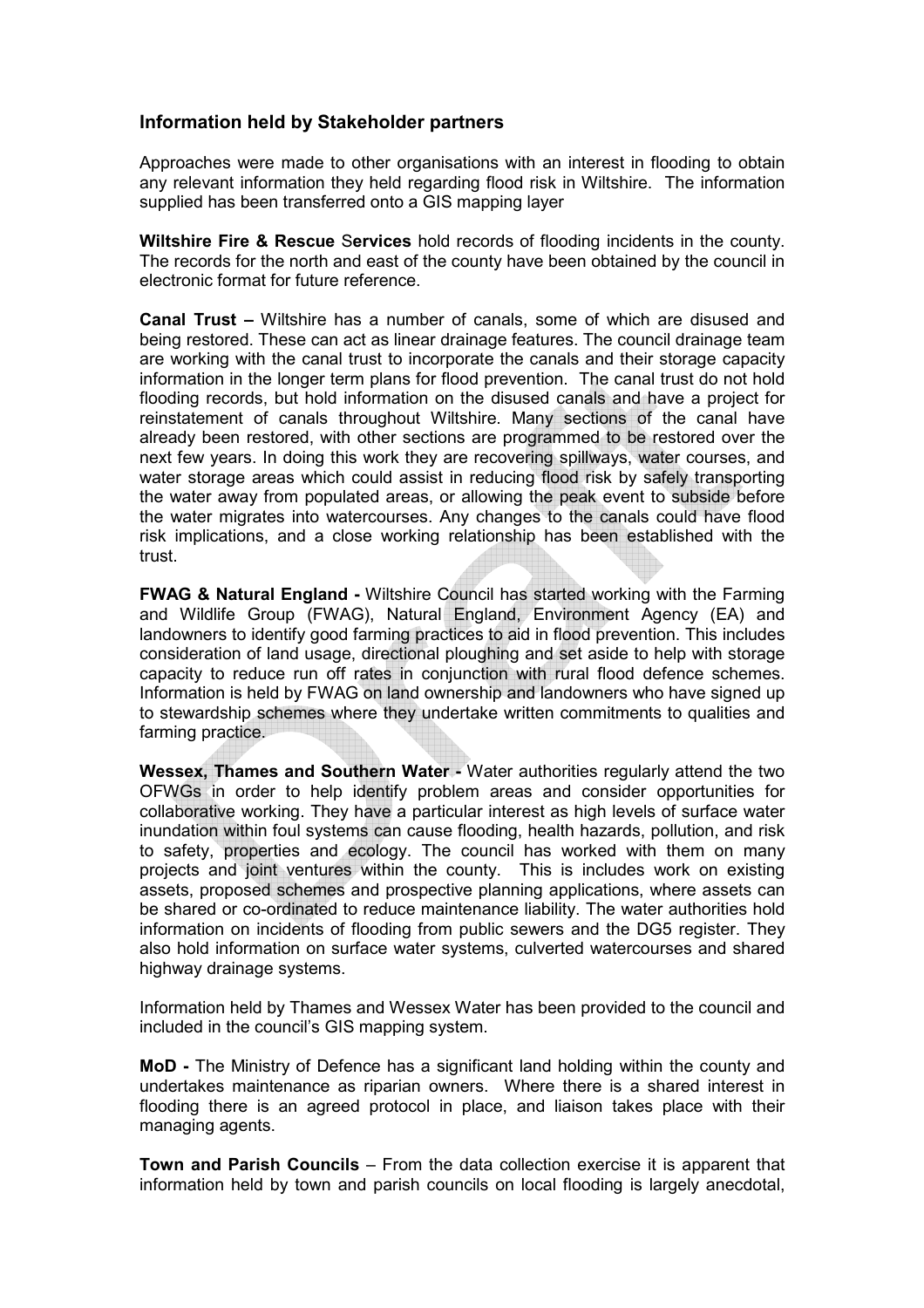with only a small number of parishes holding detailed records of historical flooding in either paper of electronic format.

Highways Agency & Network Rail - Both organisations have assets which cross the whole county and can affect watercourses and surface water flows. They also have their own drainage assets such as ditches, watercourses, culverts, and control features. There is scope for collaborative working with these agencies to help reduce flood risk, coordinate maintenance to re-establish natural flood routes and improve attenuation. Both agencies hold comprehensive records relating to the property and assets they own.

The Highways Agency have provided the council with data on flooding affecting the A36, A303, A419 and M4. This information has been included in the council's GIS mapping system.

#### National Data

Significant data has been provided by the Environment Agency regarding flood risk and consists of the following:-

Flood Map (Rivers and Sea) - These maps show the extent of potential flooding from rivers with a catchment of more than  $3km^2$ . Flood zone 2 shows the areas at risk of greater than 0.1%, and Flood zone 3 shows the areas at risk of greater than 1% and 0.5% from the sea.

Areas Susceptible to Surface Water Flooding (AStSWF) -This is the first generation of national flooding outlining areas at risk from surface water flooding across the country with three susceptibility bandings.

Flood map for Surface Water (FMfSW) - This is the second generation national surface water flood mapping released in 2010. The dataset includes two flood events (with a 1 in 30 and a 1 in 200 chance of occurring) and two depth bandings (greater than 0.1m and greater than 0.3m).

Areas Susceptible to Groundwater Flooding (AStGWF) – These plans indicate areas which are susceptible to groundwater flooding, but are at a low level of detail.

Historic Flood Map - Spatial flood extent data showing flooding from all sources

Historic Surface Water and Groundwater Geodatabase (HSWGW) National Receptor Database - This is a national database of social economic, environmental and cultural receptors, including residential properties, schools, hospitals, transport infrastructure and electricity substations.

Indicative Flood Risk Areas - National identified flood risk areas based on the definition of "significant flood risk" described by Defra and the Welsh Assembly.

PFRA CD of supporting information - Information on property counts in flood risk clusters and designated sites at risk of flooding.

Association of British Insurance (ABI) - The Association of British Insurance holds information on insurance claims relating to flood. Currently this data is not collated by postcode and is difficult to use for historical data purposes.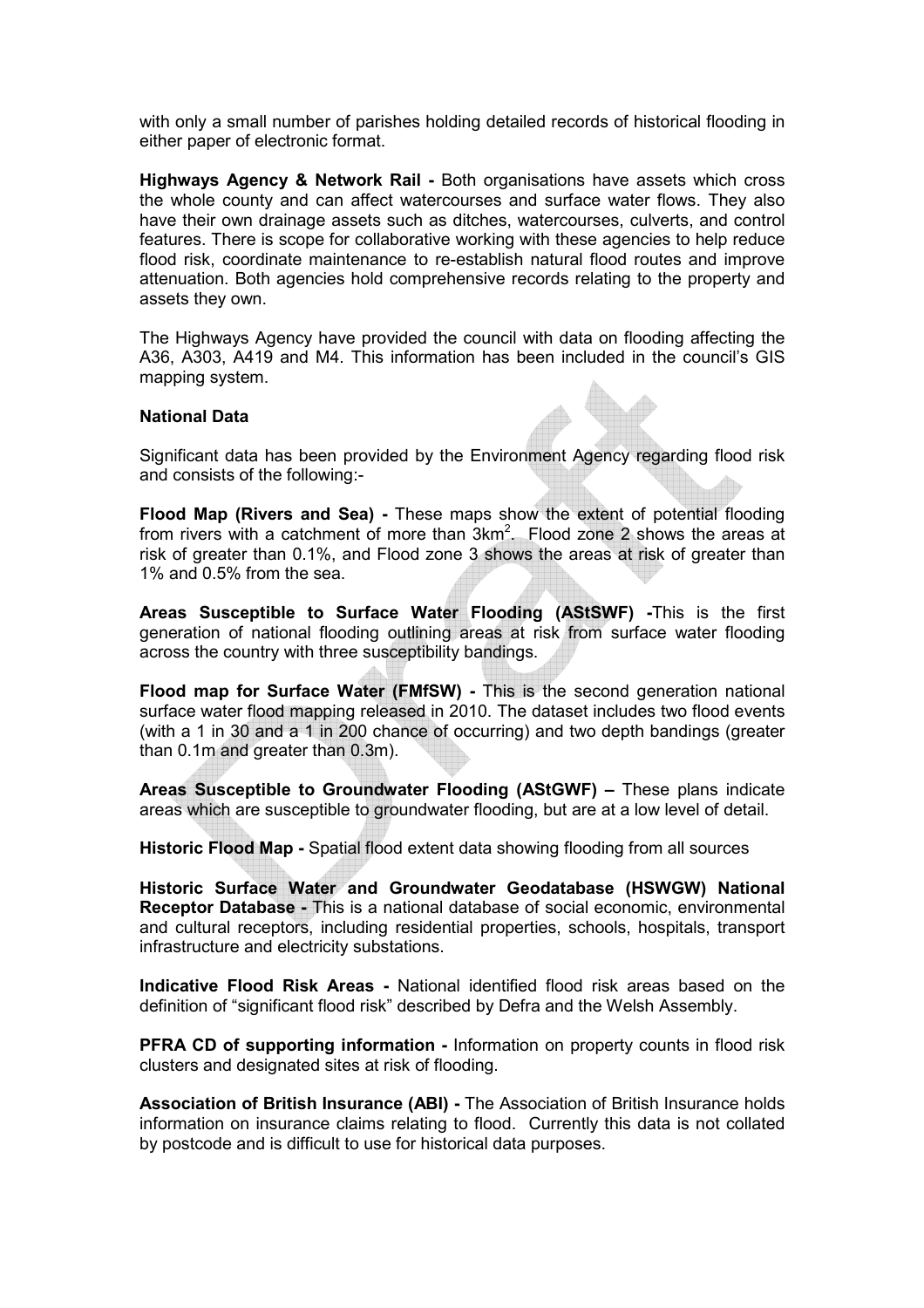#### Data limitations

#### Inconsistent recording systems

As a unitary authority Wiltshire Council has been responsible for land drainage since April 2009 following the unification of the county and the four district councils.

Highway maintenance records from the former county council contain information on flooding affecting the highway, but do not identify any significant or harmful consequences from the flooding, such as the flooding of property, as it was held for highway maintenance purposes only.

The flooding information held by the former district councils is mainly held in paper format, and can be difficult to review and analyse. A project is being developed to transfer this information into electronic format to make accessing the information easier as there is detailed information on some locations which will be helpful in developing schemes to reduce flood risk.

The information provided by the town and parish councils was useful, but there were some difficulties in the use of terminology, and not all the communities have responded. Information is still being received and this will be added to the database as it becomes available.

#### Incomplete datasets

As a result of the different ways in which information has been stored by the various organisations the records are not as complete as would be wished, and in some cases may not represent the complete flood risk issues within the study area.

However, it is considered that there is adequate information to inform the preparation of the PFRA.

#### Records of consequences of flooding

Few of the data providers had comprehensive details of consequences for past flood events. This makes accurately assessing the consequences of historic flooding difficult.

#### Data storage

Wiltshire Council is recording flood risk data using the Esri GIS system and is party to the Public Sector Mapping agreement with Ordnance Survey which includes data copyright restrictions. At present files are only accessible to Wiltshire council staff, using Arc Map and Map Explorer, but systems will be developed to enable wider viewing of relevant information.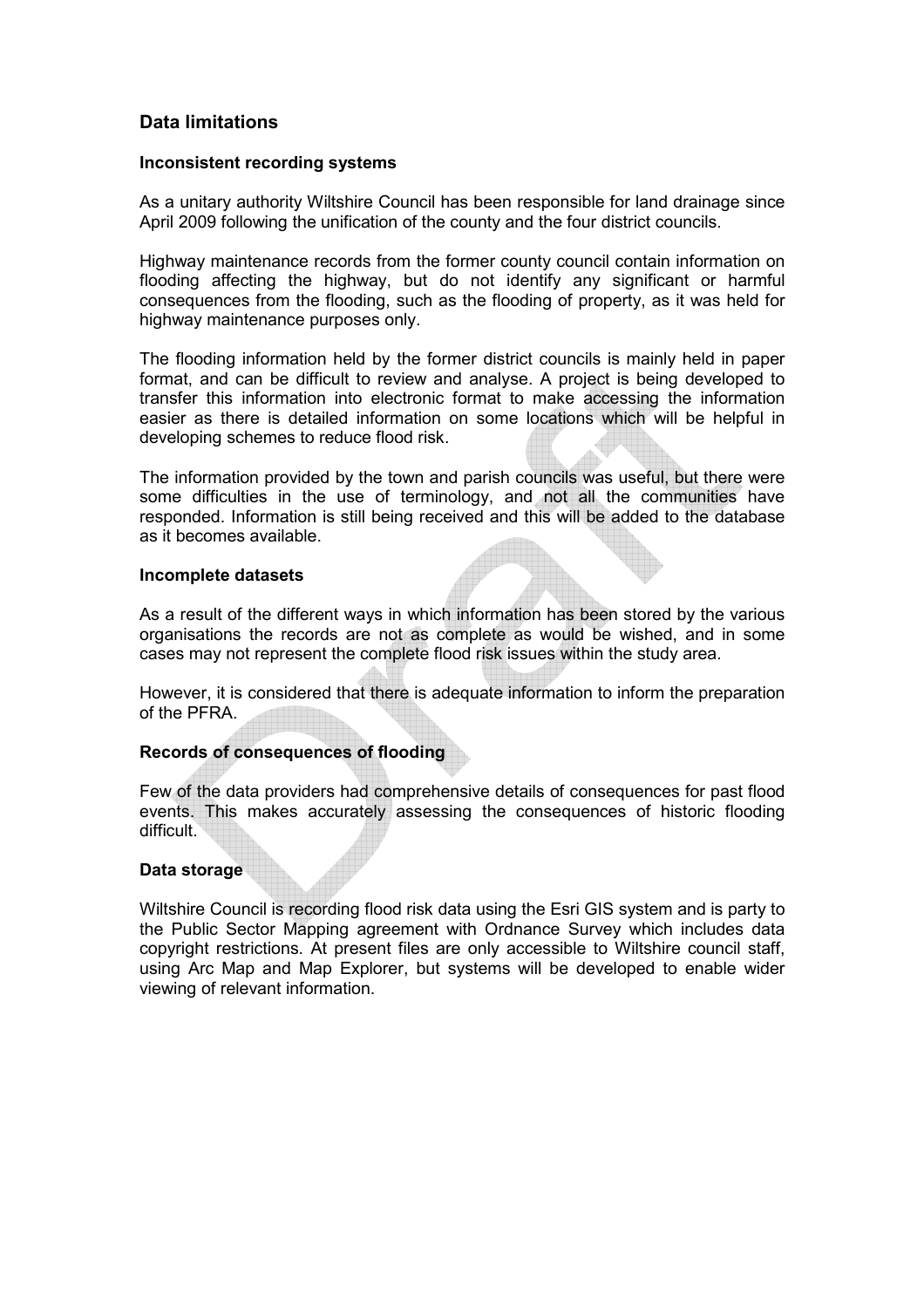#### PAST FLOOD RISK

#### Significant harmful consequences

The national guidance issued by Defra has set the thresholds for defining areas where flood is significant. However, no guidance has been issued for defining locally significant harmful consequences, and it is for each LLFA to set its own definition.

The South West Flood Risk Managers Group, which Wiltshire is an active member of, has agreed a consistent definition for use in all South West PFRAs. This threshold will be used for recording past flood risk.

For the purpose of reporting past floods a flood is significant if it:

- Caused internal property flooding to 5 more residential properties, or
- Flooded 2 or more business premises, or
- Flooded 1 or more items of critical infrastructure, or
- Caused a transport link to be totally impassable for a significant period.

Using the UKRLG Code of Practice for Highway Maintenance Table, the definition of a significant period is determined as:

- Category 1 highways (motorways) and major rail links 2 hours or more
- Category 2 and 3a highways and other railway links 4 hours or more
- Category 3b and 4a highways 10 hours or more
- Category 4b 24 hours or more.

This has been determined for the following reasons:

- 1. Defra set a threshold of 200 persons or 20 businesses per km grid square flooded to a depth of 300mm during a 1:100 flood.
- 2. An order of magnitude less can be considered as 20 persons, which would average 8.5 properties (based on the national occupancy rate of 2.34 persons per property)
- 3. Recognising the rural nature and generally low population density within Wiltshire and the other South West Counties, a threshold of 10 properties has been adopted.
- 4. The number of business premises has not been reduced beyond 2 (as suggested by the EA) as this would have reduced the threshold to 1, which could result in very isolated minor flooding being considered significant.
- 5. Using the square grouping criteria of 30,000 persons an order of magnitude less would result in a threshold of 3,000 persons or 1,300 properties and Wiltshire would have no significant past events which was not considered to be appropriate.
- 6. The 2 hour period for closure of a motorway or major railway link is based on figures suggested by the Highway Agency representative for all parts of the trunk road and motorway network.
- 7. The 4 hour closure period of a category 2 or 3a highway or other railway link equates to an event affecting one peak period in a working day.  $(08.00 - 18.00)$
- 8. The 10 hour closure period of a category 3b or 4a highway equates to an event affecting both peak periods in a working day (0.800 – 18.00)
- 9. The 24hour closing period of a category 4b highway equates to an event cutting off small numbers of properties and impacting on some rural businesses.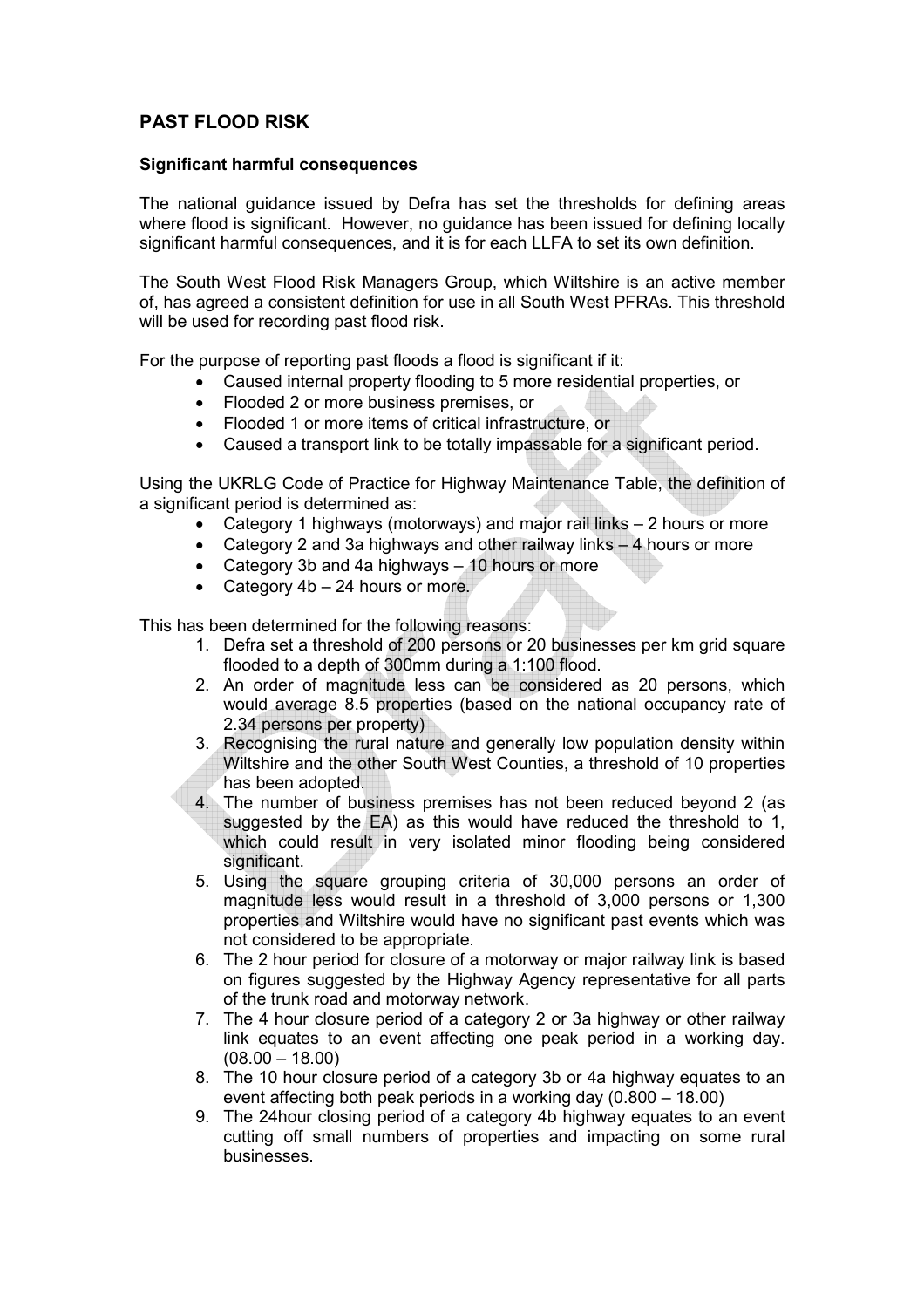10. Major rail links have twin tracks carry several trains per hours in each direction, of which a number are "through trains" which do not stop at minor stations.

#### Past flooding in Wiltshire

From the information reviewed in connection with this assessment the following sites have been identified as being subject to flooding:-

| Information to be<br>added in final<br>version |  |  |
|------------------------------------------------|--|--|
|                                                |  |  |
|                                                |  |  |
|                                                |  |  |
|                                                |  |  |
|                                                |  |  |
|                                                |  |  |
|                                                |  |  |

It should be noted that because of the data limitations described previously the list of past flooding is unlikely to be a complete list of flooding events in Wiltshire. However, no events of the magnitude necessary to qualify as 'significant' within the definition as set out in the regulations and guidance have been noted.

Historic flood events considered to have had locally significant harmful consequences have been recorded on the Preliminary Assessment Spreadsheet which will be submitted with this document.

The information on historic flooding will be updated as any review or digitising of historic records takes place.

#### Significant harmful consequences of historical flooding

The information on historic flood events on people, the economy and the environment has not been consistently recorded in the past, and is likely to be incomplete.

It is concluded that there is insufficient data available to provide definitive conclusions regarding the consequences of historical flooding in Wiltshire.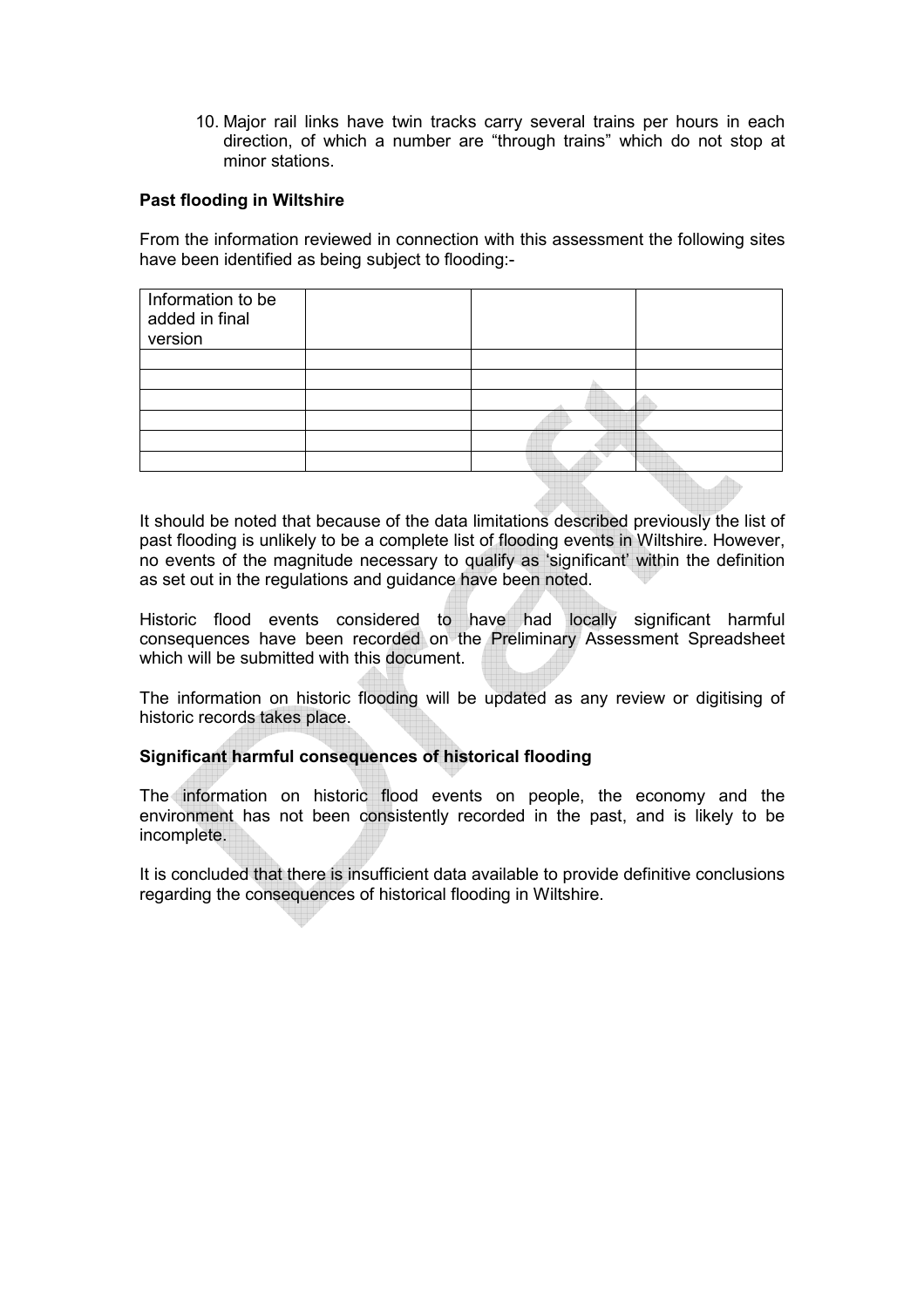#### FUTURE FLOOD RISK

#### Future flood risk in Wilshire

In order to consider future or potential flood risk the existing available information has been reviewed.

There have not been any significant studies or modelling of the effects of surface water flooding carried out by Wiltshire council for the whole of the county to date. Some work has been carried out with regard to specific sites and schemes, and the SWMPs are being developed for the main towns, but these are not adequate to accurately predict future flood risk for the whole of the county.

The best information on future flood risk available for Wiltshire is considered to be the Environment Agency national mapping datasets. These are the Areas Susceptible to Surface Water Flooding (AStSWF) and the Flood map for Surface Water (FMfSW) described previously.

It should be noted that this information is not sufficiently accurate to determine whether individual properties will be subject to flooding. The modelling only gives an indication of the areas potentially at risk.

Groundwater flooding is an appreciable risk in Wiltshire, especially in the south of the county, because of the local geology. The information contained in the Environment Agency's mapping of Areas Susceptible to Groundwater Flooding (AStGWF) is not sufficiently detailed to allow firm conclusions to be made regarding this aspect of flood risk in Wiltshire.

#### Locally agreed surface water Information

From the information reviewed in connection with the assessment it would appear that the FMfSW shows a reasonable representation of surface water flood risk. It is likely that future studies, including the developing SWMPs will allow some refinement or confirmation of the information.

In the meantime the FMfSW is considered to be the best surface water information for Wiltshire.

#### Future floods and possible consequences

Wiltshire Council has reviewed the available data and has noted that a number of areas within the county are at risk of flooding following significant periods of heavy rainfall. These communities do not meet the threshold in the Defra guidance definition of significant, but they do meet the criteria agreed by the South West Managers Group as being locally significant.

The PFRA for England carried out by the Environment Agency considered clusters of properties at risk of flooding within 1km map squares, with a threshold of an estimated 200 people at risk within any 1km square. Both Salisbury and Chippenham were above this threshold level based on a 1 in 200 annual probability using the Flood Map for Surface Water. They were ranked  $180<sup>th</sup>$  and  $190<sup>th</sup>$  respectively in the list of areas at risk in that assessment.

It should be noted that the mapping is not accurate enough to identify individual properties at risk, but it does help confirm that Salisbury and Chippenham both have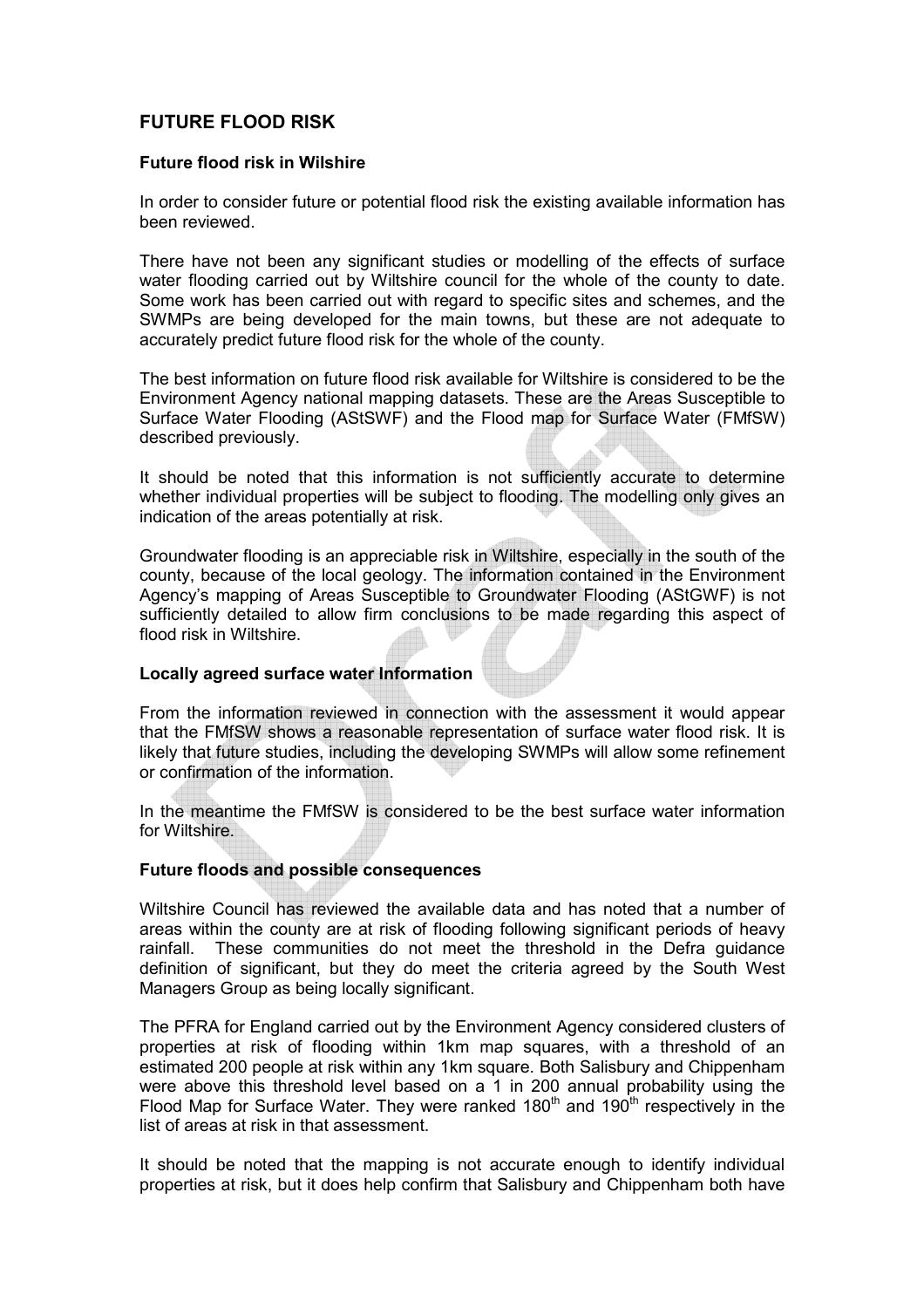locally significant potential flood risks. However, the numbers of properties which may be affected are substantially below the threshold of significant under the regulations.

It is estimated from the surface water modelling carried out by Defra that over 16,000 properties in Wiltshire are at risk of surface water flooding in an extreme event. Over half of these are located in ten settlements. The mapping gives an indication of the scale of possible risk, but does not provide sufficient information to enable individual properties to be identified.

(The initial assessment has provided the indicative figures below which will be reviewed).

| <b>Community</b> | <b>Number of</b><br><b>Properties at risk</b> | <b>Rank order</b><br>nationally |  |
|------------------|-----------------------------------------------|---------------------------------|--|
|                  |                                               |                                 |  |
| Salisbury        | 2100                                          | 152                             |  |
| Trowbridge       | 1600                                          | 211                             |  |
| Warminster       | 1200                                          | 290                             |  |
| Calne            | 1100                                          | 308                             |  |
| Melksham         | 790                                           | 398                             |  |
| Westbury         | 690                                           | 441                             |  |
| Chippenham       | 690                                           | 444                             |  |
| Pewsey           | 610                                           | 488                             |  |
| Aldbourne        | 600                                           | 493                             |  |
| Marlborough      | 570                                           | 505                             |  |

The above information provided by the Environment Agency on behalf of Defra has been reviewed and it confirms that there are no areas which meet the definition of a Flood Risk Area as defined by the regulations.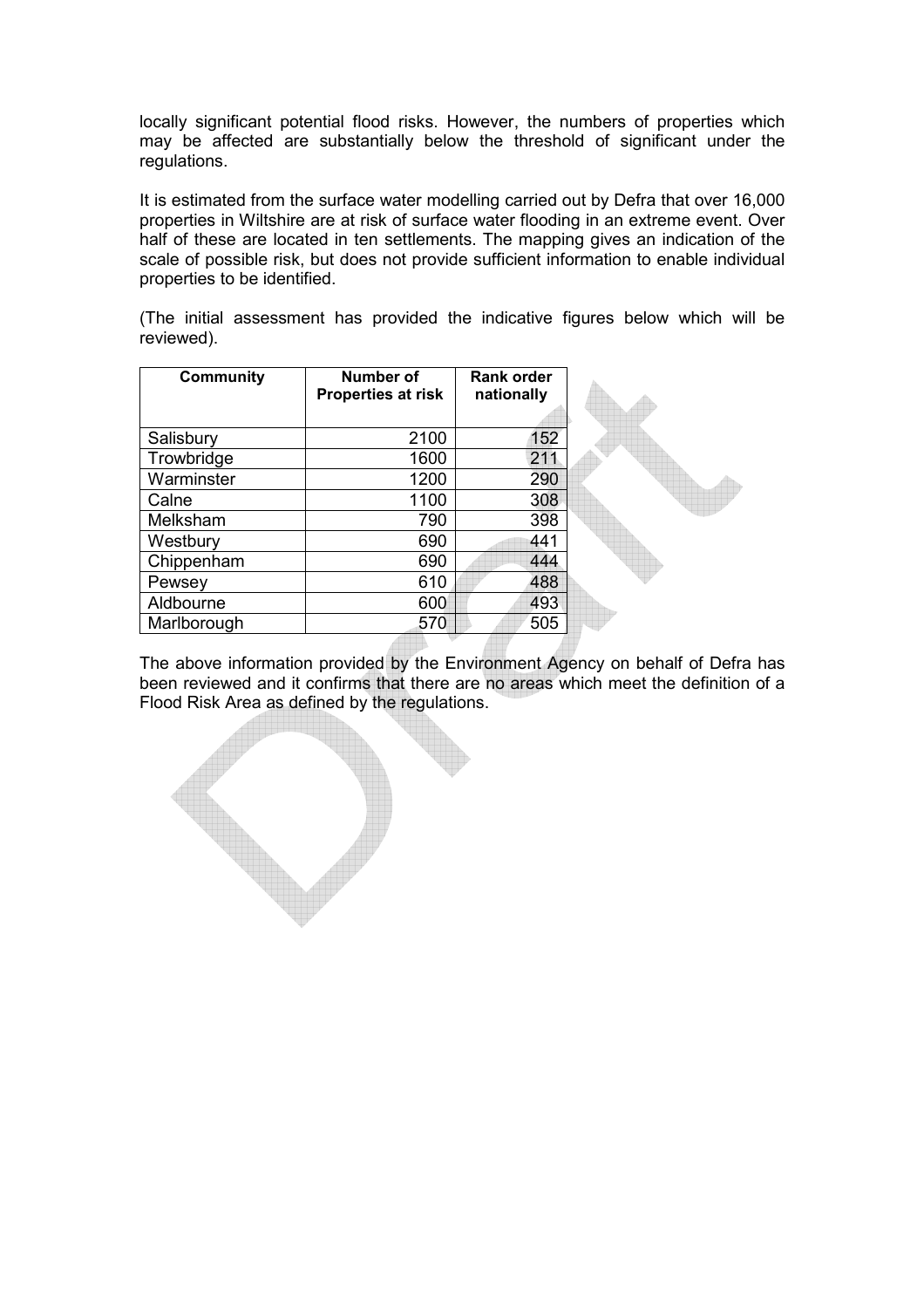#### Climate change and long term development

#### Evidence

There is clear scientific evidence that global climate change is happening now. It cannot be ignored.

Over the past century around the UK we have seen sea levels rise and more of our winter rain falling in intense wet spells. Seasonal rainfall is highly variable. It seems to have decreased in summer and increased in winter, although winter amounts changed little in the last 50 years. Some of the changes might reflect the natural variation, however the broad trends are in line with projections from climate models.

Greenhouse gas (GHG) levels in the atmosphere are likely to cause higher winter rainfall in future. Past GHS emissions mean some climate change is inevitable in the next 20 – 30 years. Lower emissions could reduce the amount of climate change further into the future, but changes are still projected at least as far as the 2080's.

We have enough confidence in large scale climate models to say that we must plan for change. There is more uncertainty at a local scale but model results can still help us plan to adapt. For example we understand rain storms may become more intense even if we can't be sure about exactly where or when. By the 2080's, the latest UK climate projections (UKCP09) are that there could be around three times as many days in winter with heavy rainfall (defined as more than 25mm in a day). It is plausible that the amount of rain in extreme storms (with a 1 in 5 annual chance, or rarer) could increase locally by 40%.

#### Key projections for South West River Basin District

Winter precipitation in Key Projections for South West River Basin District.

If emissions follow a medium future scenario, UKCP09 projected changes by the 2050s relative to the recent past are:

- Winter precipitation increases of around 17% (very likely to be between 4 and 38%)
- Precipitation on the wettest day in winter up by around 12% (very unlikely to be more than 24%)
- Relative sea level at Plymouth very likely to be up between 12 and 42cm from 1990 levels (not including extra potential rises from polar ice sheet loss)
- Peak river flows in a typical catchment likely to increase between 11 and 21% Increases in rain are projected to be greater near the coast than inland.

#### Implications for Flood Risk

Climate changes can affect local flood risk in several ways. Impacts will depend on local conditions and vulnerability.

Wetter winters and more of this rain falling in wet spells may increase river flooding.

More intense rainfall causes more surface runoff, increasing localised flooding and erosion. In turn, this may increase pressure on drains, sewers and water quality.

Storm intensity in summer could increase even in drier summers, so we need to be prepared for the unexpected.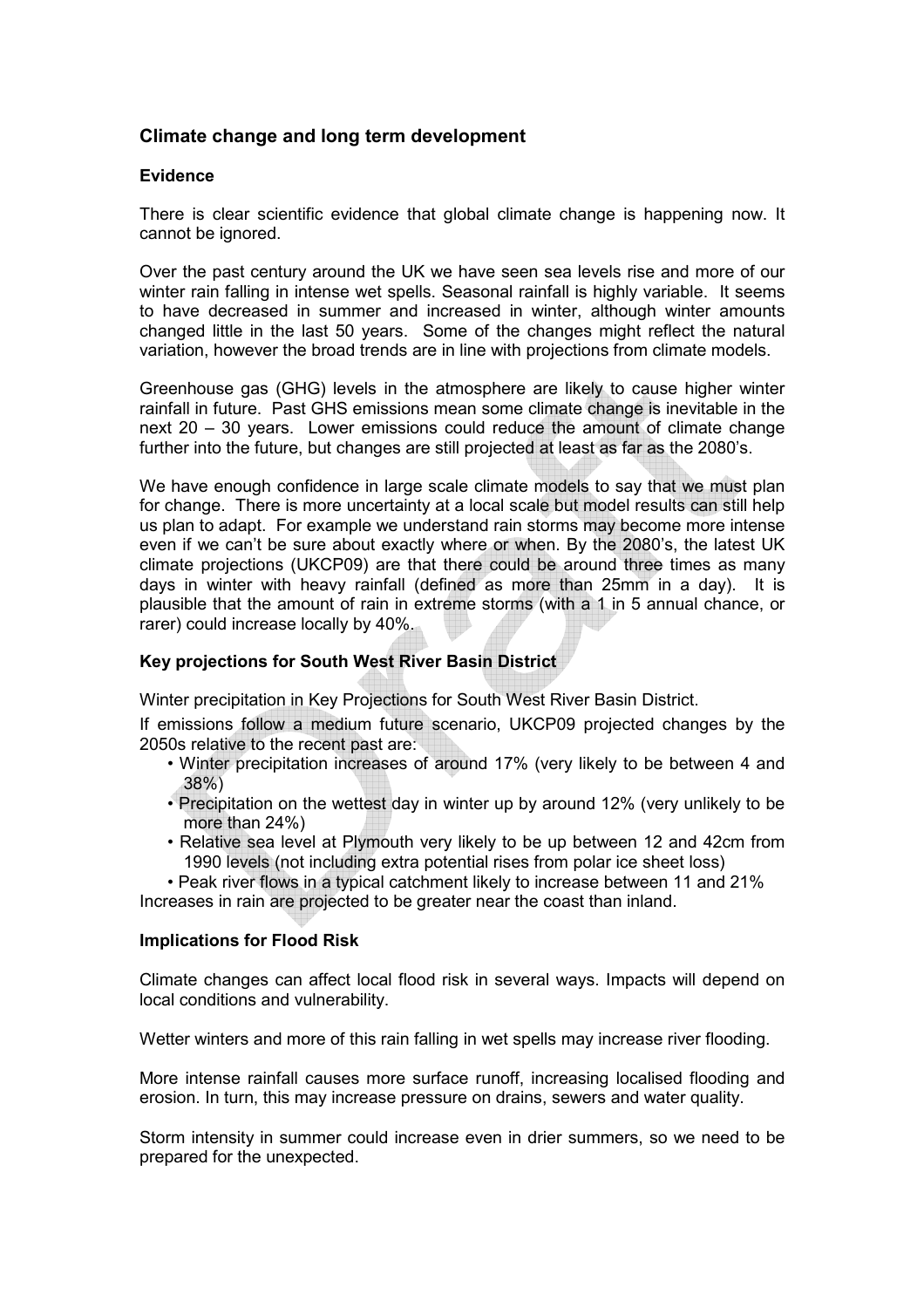Rising sea or river levels may increase local flood risk inland or away from major rivers because of interactions with drains, sewers and smaller watercourses.

There is a risk of flooding from groundwater in the district. Recharge may increase in wetter winters, or decrease in drier summers.

Where appropriate, we need local studies to understand climate impacts in detail, including effects from other factors like land use. Sustainable development and drainage will help us adapt to climate change and manage the risk of damaging floods.

#### Adapting to change

Past emission mean some climate change is inevitable. It is essential we respond by planning ahead. We can prepare by understanding our current and future vulnerability to flooding, developing plans for increased resilience and building capacity to adapt. Regular review and adherence to these plans is key to achieving long-term sustainable benefits.

Although the broad climate change picture is clear, we have to make local decisions uncertainty. We will therefore consider a range of measures and retain flexibility to adapt. This approach, embodied within flood risk appraisal guidance, will help to ensure that we do not increase our vulnerability to flooding.

#### Long term developments

It is possible that the long term developments might affect the occurrence and significance of flooding. However current planning policy aims to prevent development from increasing flood risk.

In England Planning Policy Statement 25 (PPS25) on development and flood risk aims to "ensure that flood risk is taken into account at all stages in the planning process to avoid inappropriate development in areas at risk of flooding and to direct development away from areas at highest risk. Where new developments is, exceptionally necessary in such areas, policy aims to make it safe without increasing flood risk elsewhere and where possible, reduce flood risk overall".

In Wales, Technical Advice Note 15 (TAN) on development and flood risk sets out a precautionary framework to guide planning decisions. The overarching aim of precautionary framework is "to direct new development away from those areas which are at high risk of flooding."

Adherence to Government policy ensures that new development does not increase local flood risk. However, in exceptional circumstances the Local Planning Authority may accept flood risk can be increased contrary to Government policy, usually because of the wider benefits of a new or proposed major development. Any significant exceptions would not be expected to increase the risk to levels which are "significant" (in terms of the Governments criteria).

#### Possible impacts of climate change in Wiltshire

#### Summary of likely climate trends in Wiltshire

The likely climate change trends in Wiltshire over the period up until the end of the century are summarised in table 1. These trends are derived from detailed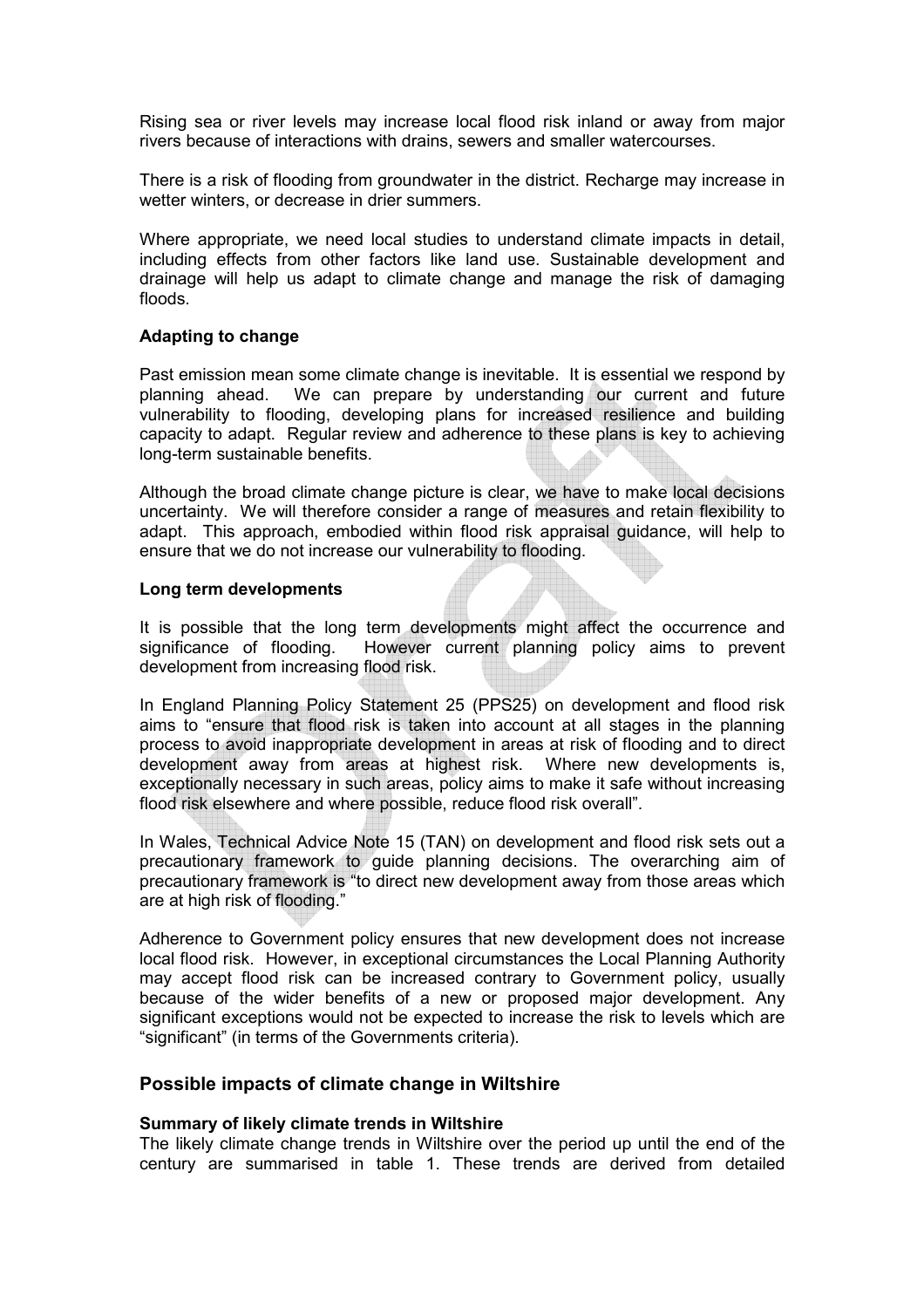projections for annual, summer and winter changes, as set out in the following sections.

#### Summary of climate changes in Wiltshire for the 2020s, 2050s, and 2080s

The summaries below show the likely changes in temperature and precipitation in Wiltshire for the 2020s, 2050s, and 2080s under the medium emissions scenario. In each case, the figures given represent the 'likely range' (probability levels of 33 to 67%), and changes are relative to the 1961-1990 baseline.

#### Likely changes in temperature and precipitation in Wiltshire for the 2020s under medium emissions scenario **Temperature**

- Increase in annual mean temperature by between 1.2 and 1.7°C
- Increase in summer mean temperature by between 1.2 and 2.0°C
- Increase in winter mean temperature by between 1.0 and 1.6°C
- Increase in temperature of warmest summer day by between 0 and 2.7°C

#### Precipitation

- Annual precipitation stays roughly the same
- Decrease in summer mean precipitation by between 1 and 15%
- Increase in winter mean precipitation by between 2 and 10%
- Increase in precipitation on the wettest winter day by between 2 and 11%

#### Likely changes in temperature and precipitation in Wiltshire for the 2050s under medium emissions scenario **Temperature**

#### • Increase in annual mean temperature likely to be between 2.2 and 2.9°C

- Increase in summer mean temperature by between 2.3 and 3.5°C
- Increase in winter mean temperature by between 1.8 and 2.6°C
- Increase in temperature of warmest summer day by between 0.9 and 4.4°C

#### **Precipitation**

- Annual precipitation stays roughly the same
- Decrease in summer mean precipitation by between 10 and 28%
- Increase in winter mean precipitation by between 9 and 22%
- Increase in precipitation on the wettest winter day by between 6 and 21%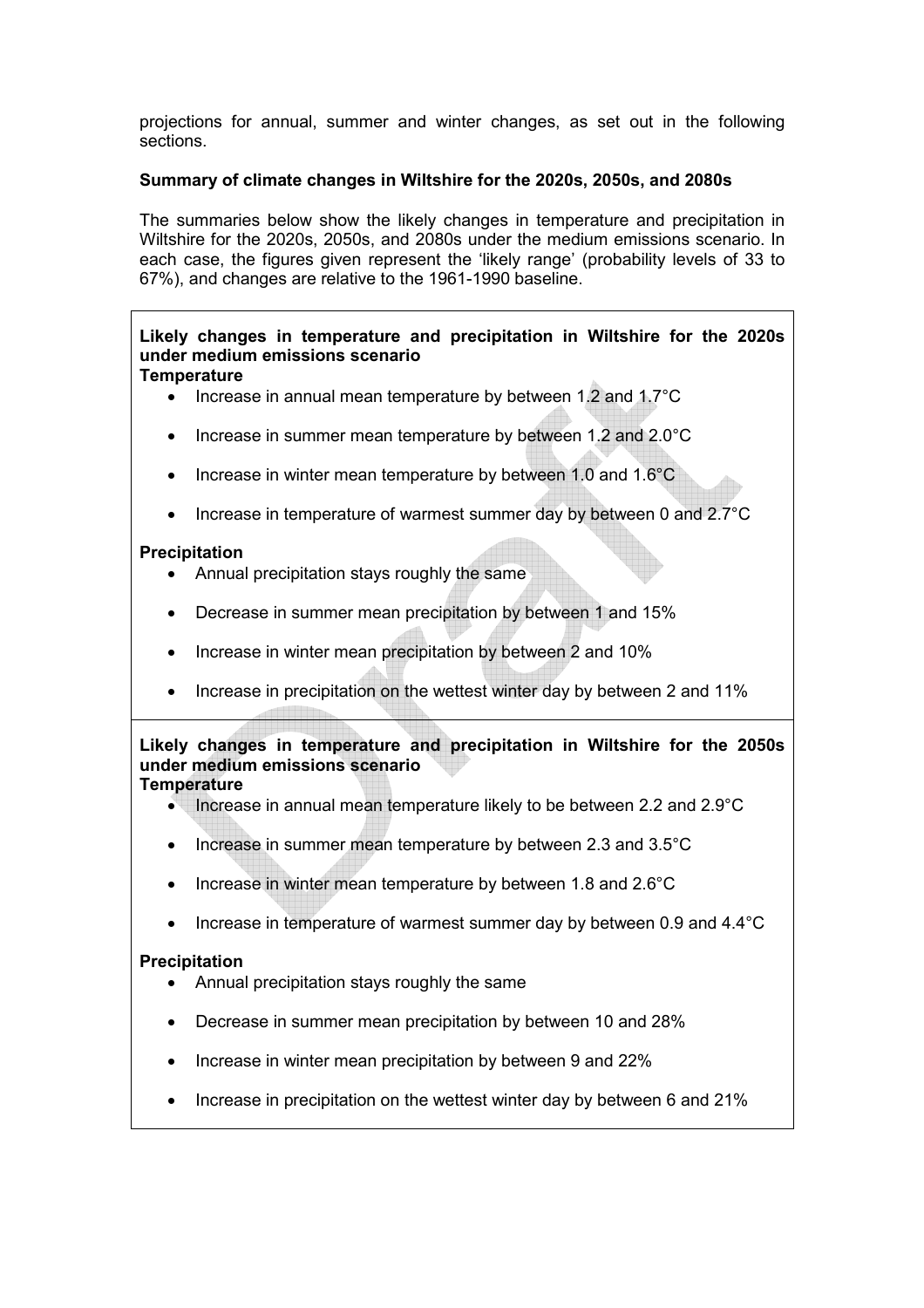Likely changes in temperature and precipitation in Wiltshire for the 2080s under medium emissions scenario **Temperature** 

- Increase in annual mean temperature likely to be between 3.1 and 4.1°C
- Increase in summer mean temperature by between 3.3 and 4.9°C
- Increase in winter mean temperature by between 2.4 and 3.5°C
- Increase in temperature of warmest summer day by between 1.2 and 5.8°C

#### Precipitation

- Annual precipitation stays roughly the same
- Decrease in summer mean precipitation by between 13 and 34%
- Increase in winter mean precipitation by between 12 and 29%
- Increase in precipitation on the wettest winter day by between 11 and 29%

#### Impacts of climate change in Wiltshire

These projected climate changes are likely to lead to a range of impacts in Wiltshire. The Met Office has produced a table (below) showing some of the likely impacts for the energy, water, agriculture, built environment, and transport sectors across the UK as a whole. In addition, Wiltshire Council has been complied a Local Climate Impacts Profile (LCIP) to identify the most frequent weather events and those services that have been most affected by recent severe weather events directly and indirectly. The main event to cause disruption was excessive rainfall and flooding. The most frequent impacts of these events were infrastructure disruption which had a direct impact on frontline service delivery as well as indirectly impacting all services through access to offices or workplaces. The council is currently working towards the development of a Climate Change Adaptation Action Plan as part of the overarching ECO Strategy 2011-2020.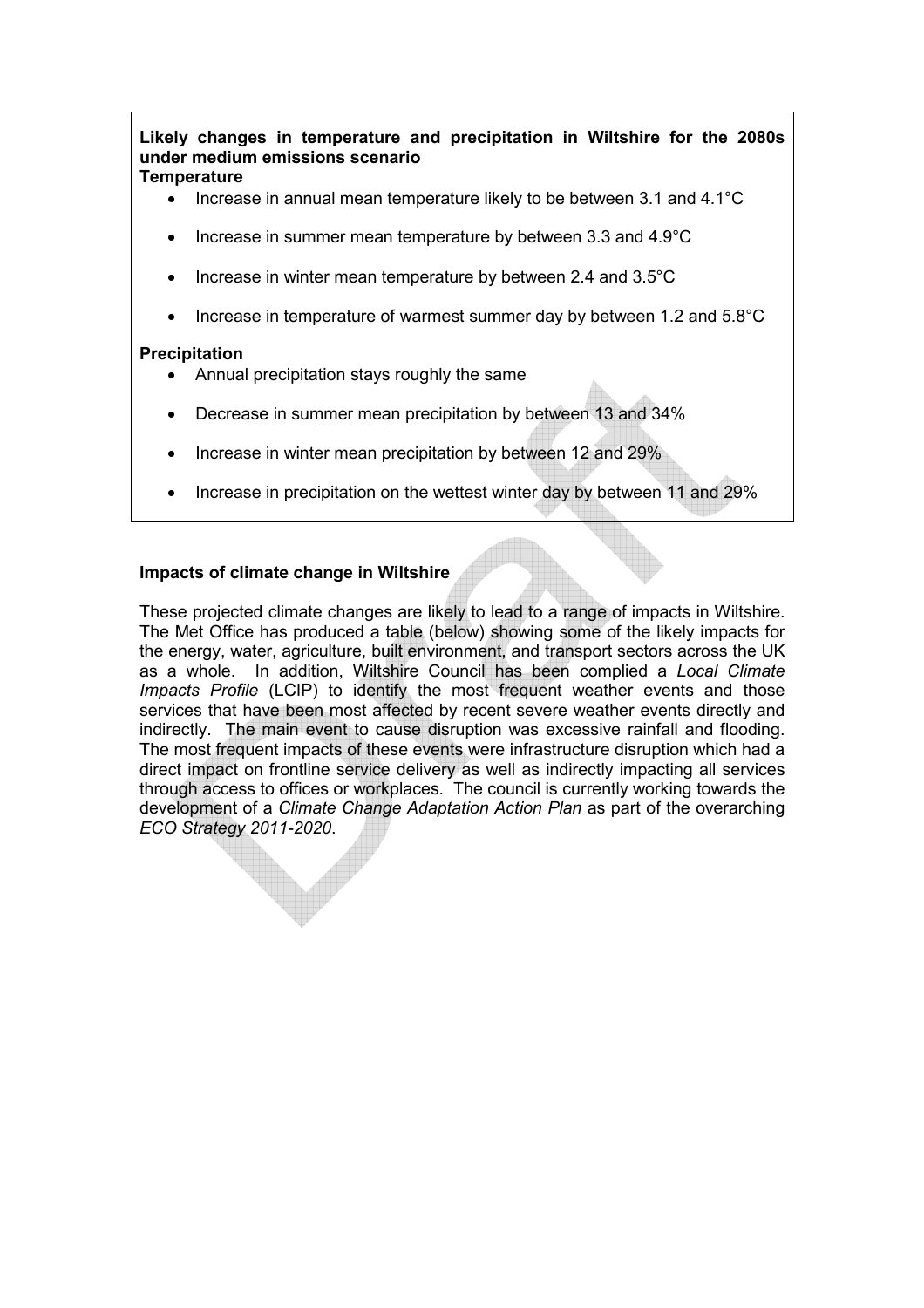#### Long term developments

It is possible that long term developments might affect the occurrence and significance of flooding. However current planning policy aims to prevent new development from increasing flood risk.

In England, PPS25 on development and flood risk aims to "ensure that flood risk is taken into account at all stages in the planning process to avoid inappropriate development in areas at risk of flooding, and to direct development away from areas at highest risk. Where new development is, exceptionally, necessary in such areas, policy aims to make it safe without increasing flood risk elsewhere and where possible, reducing flood risk overall."

Adherence to Government policy ensures that new development does not increase local flood risk. However, in exceptional circumstances the Local Planning Authority may accept that flood risk can be increased contrary to Government policy, usually because of the wider benefits of a new or proposed major development. Any exceptions would not be expected to increase risk to levels which are "significant" (in terms of the Government's criteria).

No such developments have been identified in Wiltshire.